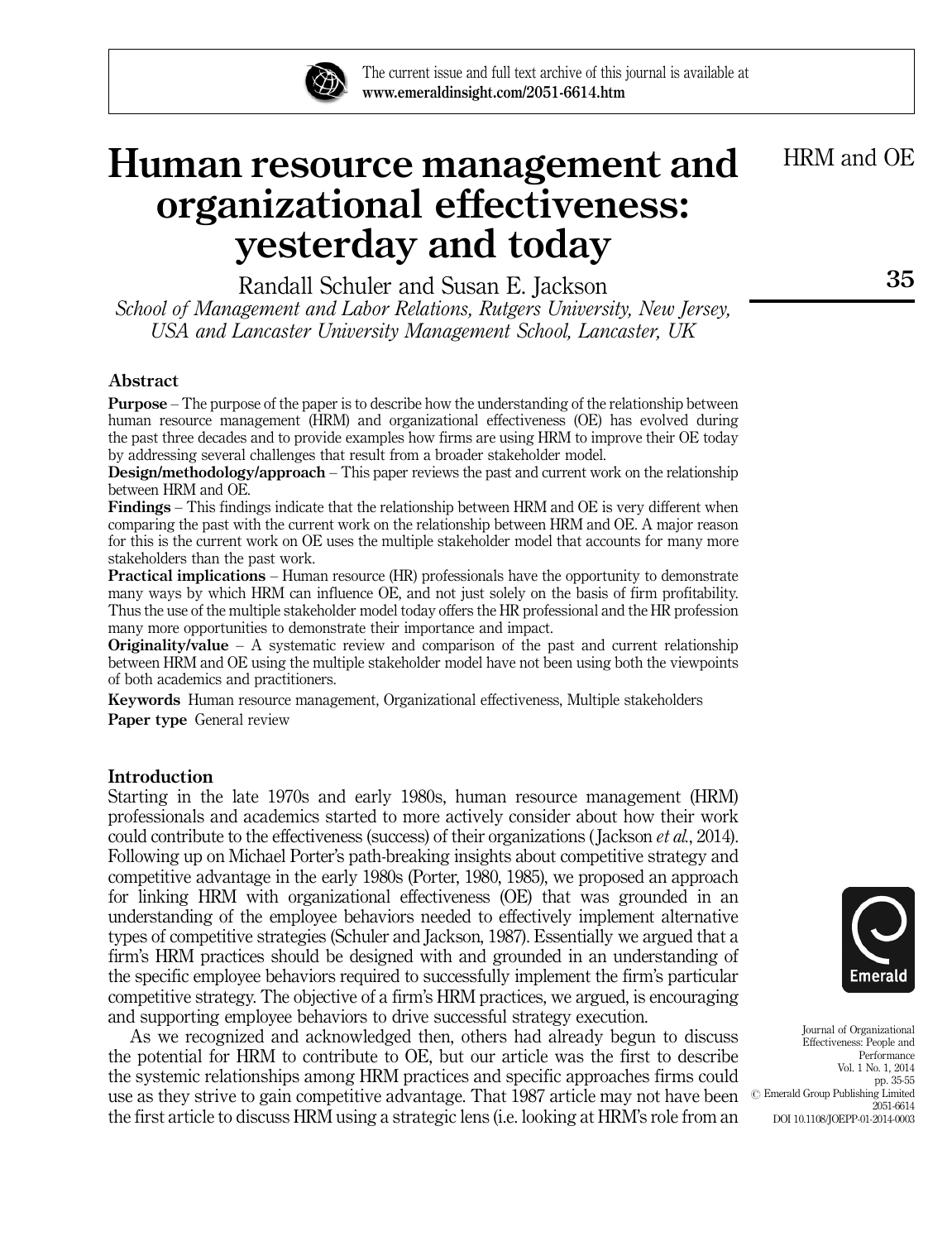**JOEPP** 1,1

external perspective) rather than using the more familiar technical lens (i.e. looking from inside the human resource (HR) function outward), but it was one of the first ( Jackson et al., 2014; Gratton, 2000; Ulrich et al., 2013).

At the core of our initial, earlier approach to strategic HRM were first, the development of a menu of HRM practice choices and second, the assertion that the choices a firm made among the different available HRM practices should reflect the specific behaviors required by the firm's competitive strategy. In other words, HRM practices should not be chosen based on technical merits alone – they should be chosen to facilitate strategy implementation. We argued that particular competitive strategies – e.g., competing base on innovation, or competing based on cost, or competing by offering the best qualitydemand particular essential behaviors from employees; therefore, a strategic approach to HRM involves choosing HRM practices that encourage and support those essential behaviors. The menu of HRM practices and the essential behaviors associated with each competitive strategy that we described in our 1987 article were grounded in research conducted at the time, and we provided case studies of firms that successfully pursued three basic competitive strategies. Each of the three strategies, namely, innovation, quality and cost, were described with a focus on the behaviors needed from employees in order to successfully implement each of those strategies. Then based upon a review of the research and practice at that time, we proposed HRM practices that would be appropriate for each of these competitive strategies. An in-depth analysis of three firms revealed good agreement between our proposed model and the practices that were actually being used in those focus companies. In other words, the proposed linkages were supported by our case studies.

But that was a long time ago. Enough time has passed since then that we can now look back and consider how that earlier model of strategic HRM has evolved into today's model of HRM and EO. As was true when we first proposed yesterday's model, our new model is grounded in our analysis of a great deal of research done by academics as well as observations of HRM in firms worldwide (Zhao and Du, 2012; Huselid, 2011; Rucci et al., 1998; Huselid et al., 1997; Jiang et al., 2012; Purcell, 1995; Sparrow et al., 2010; Ulrich, 2011). Before describing our current model, however, we first briefly review the essential elements of our original model of the linkages between HRM and OE, for these elements are included in today's model.

#### Essential elements of yesterday's strategic HRM model

There were four major elements of yesterday's model: the competitive strategies, the required (or needed) employee behaviors associated with a strategy, the menus of HRM practices that can be used to align HRM with the firm's strategy, and the proposed linkages between competitive strategies, selected HRM practices, and employee behaviors.

#### Competitive strategies

To illustrate our early model for linking HRM to OE, we used the competitive strategy framework proposed by Porter (1980, 1985) and modified it slightly to highlight the potential role of HRM in gaining competitive advantage. Thus we identified three major competitive strategies that firms use to gain competitive advantage: innovation, quality enhancement and cost reduction. To illustrate how HRM can support the innovation strategy for developing products and services that are distinctly different from those of competitors, we described the case of a small manufacturing firm called Frost Incorporated. To illustrate how HRM can support the quality enhancement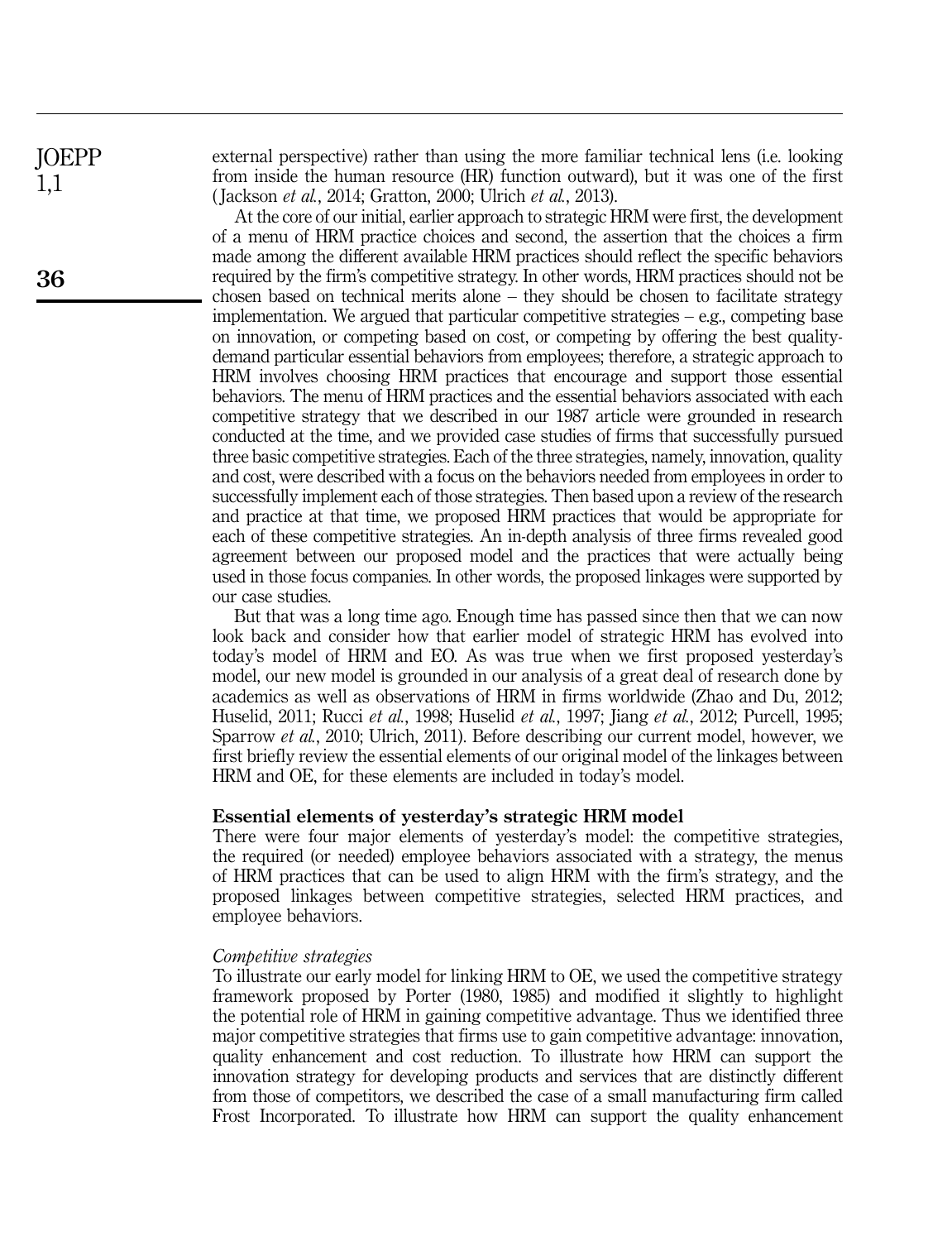strategy, we described the case of a single plant of Honda Motor Manufacturing of America. And to illustrate how HRM can support the cost reduction strategy whereby firms attempt to gain competitive advantage by being the lowest cost producer, we described the case of the UPS Corporation.

# Employee role behaviors

Reflecting the dominant perspective on personnel management that pervaded research and practice three decades ago, our discussion focussed on using HRM as a tool for shaping employee behaviors. However, rather than emphasize the behaviors required by specific tasks and jobs, we focussed on role behaviors associated with each of the three competitive strategies. Role behaviors describe what is needed from employees who work with others in a social environment. Based upon a review of the literature at that time, we argued that the role behaviors needed from employees were a function of a firm's competitive strategy. The several dimensions along which employees' role behaviors could vary, included: degree of repetition, time span, degree of cooperation, concern for quality, quantity, and process, acceptance of responsibility, willingness to change, comfort with stability, breadth of skills used; and job involvement. These role behavior dimensions were the ones we believed were most likely to capture differences in the behaviors of employees working to implement the three major types of competitive strategies.

# HRM practice menus

Three decades ago, the idea that HRM practices could be treated as an integrated system was not yet well established. Instead, each functional specialty of HRM existed within its own silo. In general, at that time it was common for HRM professionals working within each functional specialty to make choices about the design of practices without fully considering interdependencies between functional areas. At that time, the focus of HRM professionals was ensuring that employees had the technical skills and knowledge required for specific jobs, and little attention was paid to the role behaviors that were required from all employees in order to successfully implement a particular competitive strategy. To draw attention to how HRM practices could be used to encourage and reinforce different sets of role behaviors, we offered the menus of HRM choices shown in Table I.

#### The linkages

Finally, we proposed three sets of linkages that created the appropriate alignment between HRM practices and each of the three major competitive strategies, with our descriptions of required employee behaviors serving as the foundation for the linkages. Briefly, we described the following "ideal" three sets of linkages:

. Innovation strategy: the role behaviors required to successfully implement an innovation strategy include: a high degree of creative behavior; a longer term focus; a relatively high amount of cooperation; a moderate concern for quality and quantity; greater risk taking; and a high tolerance for ambiguity, uncertainty and failure. The HRM practices that encourage and support these role behaviors include job designs that require close interaction and coordination across individuals and teams, performance appraisals that reflect longer-term team achievements, job assignments to develop skills for a variety of other positions in the firm, relatively broad career paths, compensation practices that emphasize internal equity more than external equity and provide individuals with more choices about how they are compensated.

37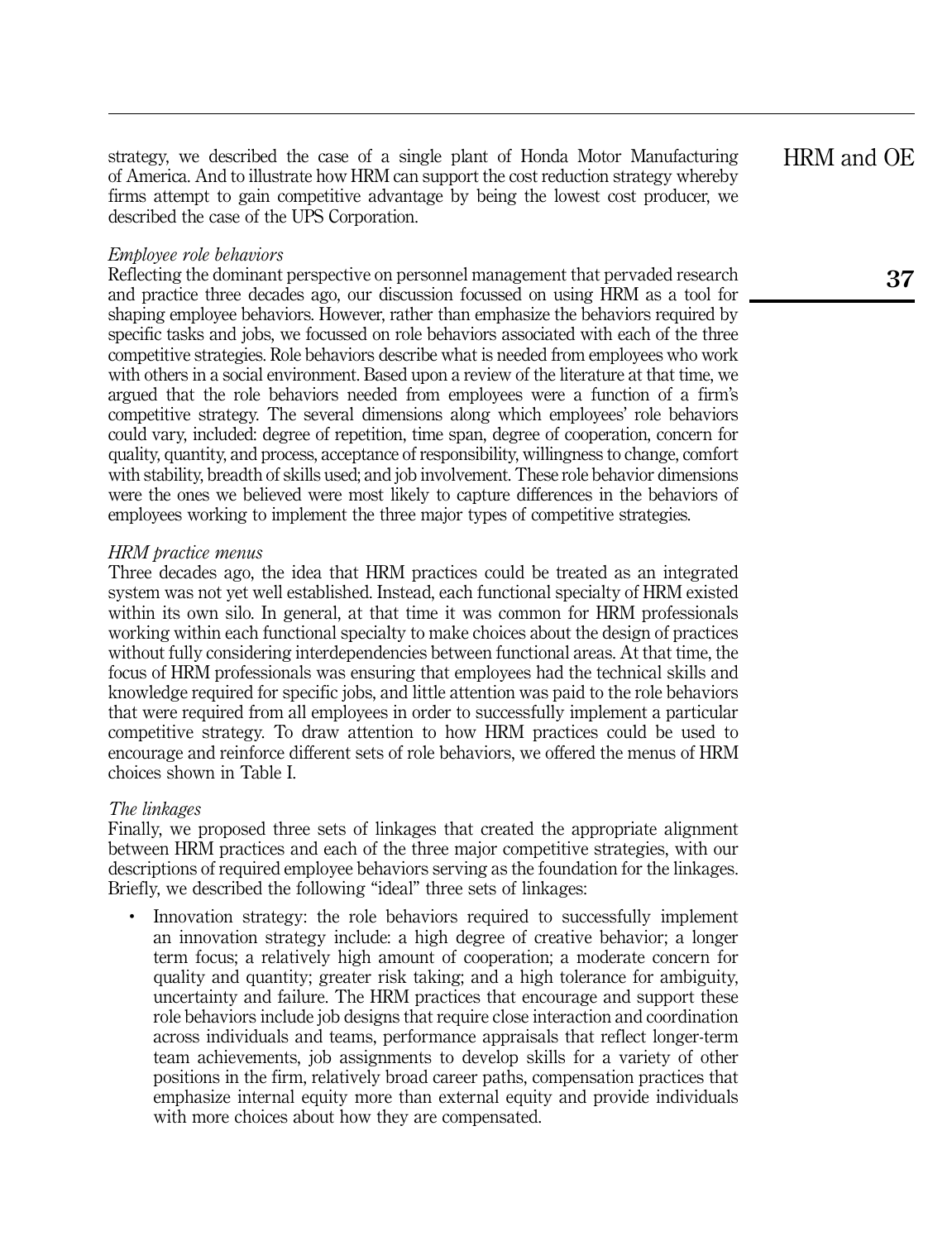| <b>JOEPP</b>             | Planning choices                               |                              |
|--------------------------|------------------------------------------------|------------------------------|
| 1,1                      | Informal                                       | Formal                       |
|                          | Short-term view                                | Long-term view               |
|                          | Explicit job analysis                          | Implicit job analysis        |
|                          | Job simplification                             | Job enrichment               |
|                          | Low employee involvement                       | High employee involvement    |
|                          | Staffing choices                               |                              |
| 38                       | Internal sources                               | External sources             |
|                          | Narrow paths                                   | Broad paths                  |
|                          |                                                |                              |
|                          | Single ladder                                  | Multiple ladders             |
|                          | Explicit criteria                              | Implicit criteria            |
|                          | Limited socialization                          | Extensive socialization      |
|                          | Closed procedures                              | Open procedures              |
|                          | <i>Appraising choices</i>                      |                              |
|                          | Rehavioral criteria                            | Results criteria             |
|                          | Purposes: developmental, remedial, maintenance |                              |
|                          | Low employee participation                     | High employee participation  |
|                          | Short-term criteria                            | Long-term criteria           |
|                          | Individual criteria                            | Team criteria                |
|                          | Compensating choices                           |                              |
|                          | Low-base salaries                              | High-base salaries           |
|                          | Internal equity                                | External equity              |
|                          | Few perks                                      | Many perks                   |
|                          | Fixed package of benefits                      | Flexible package of benefits |
|                          | Low participation                              | High participation           |
|                          | No incentives                                  | Many incentives              |
|                          | Short-term incentives                          | Long-term incentives         |
|                          | No employment security                         | High employment security     |
|                          | Hierarchical                                   | Egalitarian                  |
|                          | <i>Training and development</i>                |                              |
|                          | Short-term goals                               | Long-term goals              |
|                          | Narrow application                             | Broad application            |
|                          | Emphasis on productivity                       | Emphasis on quality of life. |
|                          | Individual orientation                         | Team orientation             |
| Table I.                 |                                                |                              |
| HRM practice menus       | Low participation                              | High participation           |
| illustrating HRM choices | Source: Adapted from Schuler (1988)            |                              |

- . Cost reduction strategy: the role behaviors required to successfully implement a cost reduction strategy include: rather repetitive and predictable behaviors; a short-term focus, primarily individual-based job designs; modest concern for quality; high concern for quantity and results; low risk-taking and high degree of comfort with stability. The HRM practices that support these role behaviors include relatively fixed and stable job descriptions, narrowly designed jobs and career paths, short-term performance appraisals that are results oriented, minimal training and development, and market-based compensation.
- . Quality-enhancement strategy: the role behaviors required to successfully implement the quality-enhancement strategy include: relatively repetitive and predictable behavior; an intermediate- to longer-term perspective; modest amounts of cooperation; high concern for quality; modest concern for quantity; high concern for process; low risk-taking; and greater commitment to the firm.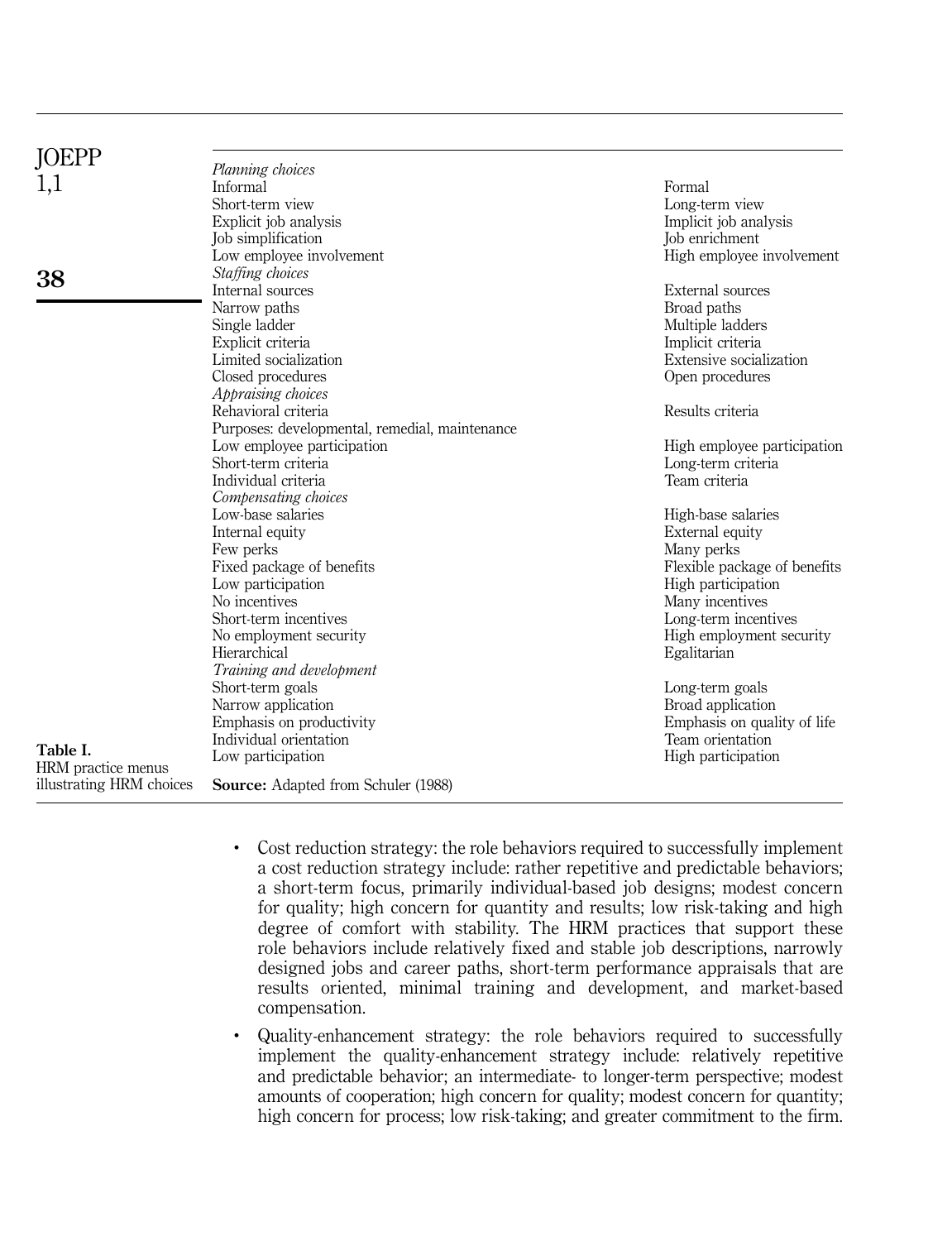The HRM practices that support these role behaviors include relatively fixed and stable job descriptions, high degrees of employee participation in decisions concerning one's immediate work conditions and the job itself, a mix of individualand team-level criteria for selection and performance appraisals, relatively egalitarian treatment of employees, some employment security, and extensive and continuous training.

These proposed linkages between competitive strategies, required role behaviors and HRM practices were grounded in our review of scholarly research, a global survey of nearly 3,000 firms conducted in cooperation with IBM and Towers Perrin (2000), and in-depth case studies of three firms that each appeared to have a solid "bottom line" – that is, the three firms each had achieved some degree of OE using indicators such as profitability, growth and competitive advantage. At the time, these ideas seemed novel and a bit complicated. In hindsight, it is clear that our approach was much too simple.

#### Today's model of HRM with OE

So, how do things stand today? How have our ideas about how HRM can contribute to OE evolved since 1987? What does today's model of HRM and OE look like?

The major elements of our current model are shown in Figure 1. The old and new models share a fundamental similarity: both models position HRM practices at the center of a complex set of relationships between organizational conditions (such as business strategies), employees, and organizational outcomes (including bottom-line indicators of effectiveness). But today's model is more expansive. Whereas yesterday's model focussed exclusively on competitive strategies as drivers of decisions, today's model includes many additional aspects of a firm's internal and external environments, for the evidence shows that environmental context shapes HRM practices in a variety ways ( Jackson and Schuler, 1995). Thus, today's model is more contextual and less directly contingent. Just as important, today's model recognizes the importance of addressing the concerns of a broad array of important stakeholders. Whereas yesterday's model emphasized bottom-line indicators (e.g. financial performance) of OE, today's model explicitly recognizes that effective organizations strive to achieve success on many more indicators (see all the outcomes for internal and external stakeholders shown in Figure 1).

Our reading of the literature since 1987 indicates that all of the components shown in Figure 1 are now being considered as essential to an understanding of HRM and OE (Jackson et al., 2014; Guerci and Shani, 2013), and reflect parallel developments in the broad domain of strategic management (Ireland, 2013). Thus, today's more comprehensive model of HRM and OE includes elements of the external global environment, the internal organizational environment, the HRM system and multiple stakeholders. We organize our discussion around these components and highlight the richness of the relationship between HRM and OE we experience today, and what this means for the HRM field.

#### Global environment

Under the broad heading of "global environment" are many specific components that impact how HRM can contribute to OE, and, therefore, that need to be known, analyzed and interpreted (Jackson *et al.*, 2014). These include:

- . industrial relations and union activities;
- . industry and market conditions;

HRM and OE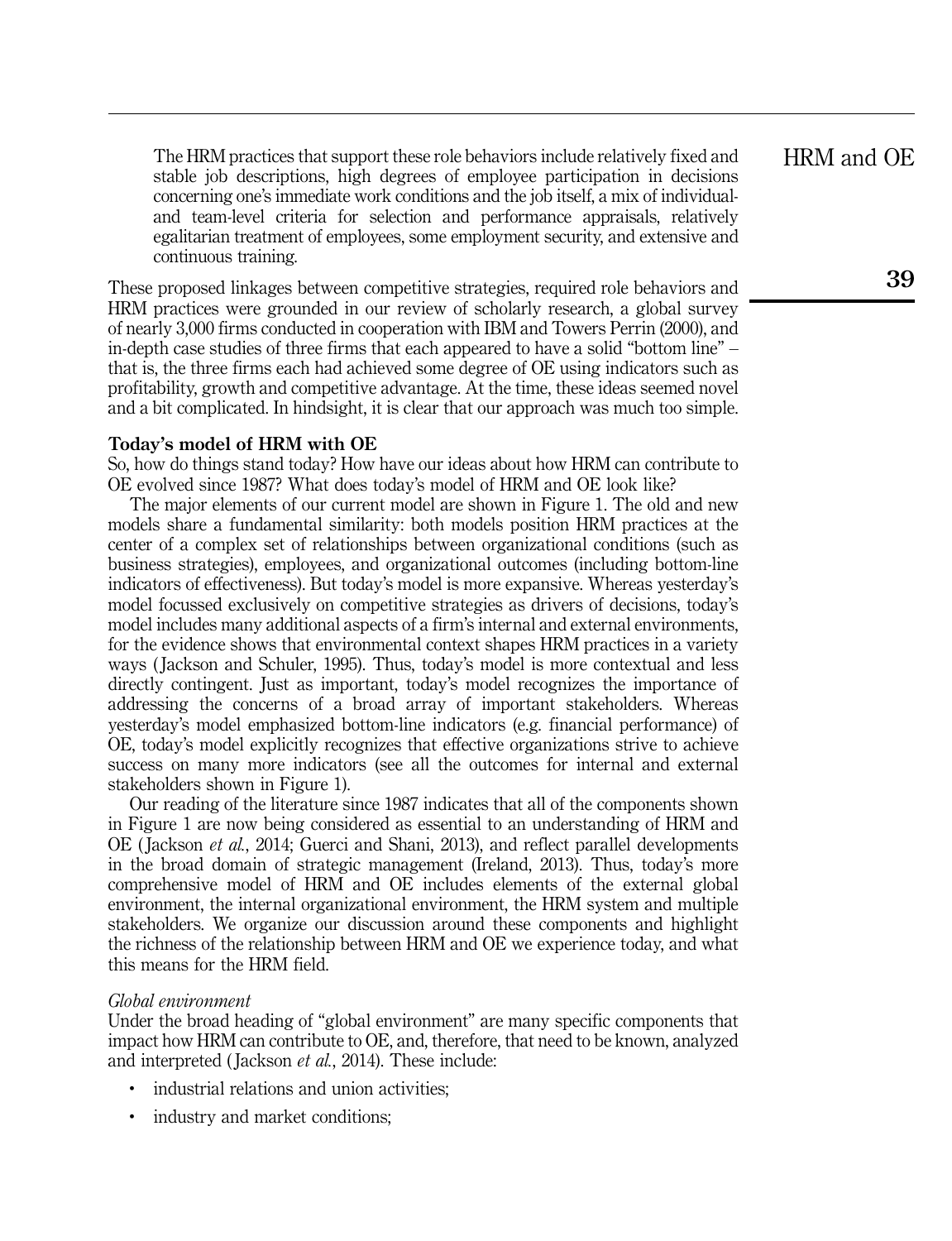

Quality • Innovation Cost Convenience

Contextualized, dynamic framework for linking HRM with organizational effectiveness

- Financial performance Corporate reputation
	- Risk management
	- . global labor markets;
- . national and regional conditions;
- . laws and regulations; and
- . evolving technologies.

Changes in these components of the external environment have resulted in significant economic growth for many countries, with more consumers entering the middle class, more workers entering the labor force, much greater speed in communications, greater opportunities for entrepreneurship through the rapid development and spread of technology, intensified competition from developing countries, increased cooperation among countries resulting in greater economic, political, workforce and social integration, operations that are more widely distributed around and enhanced by technology, significant educational and wage disparities, more involvement by governments in business operations within their countries' borders, and increased uncertainty and unpredictability for all people and countries. Firms from developed economies will continue to expand their operations in the developing economies because of the growth opportunities, and firms from the developing countries will continue to move to developed economies to take advantage of

• Reliability • Trustworthiness Collaborative problem solving • Knowledge sharing Legal compliance Social responsibility Environmental sustainability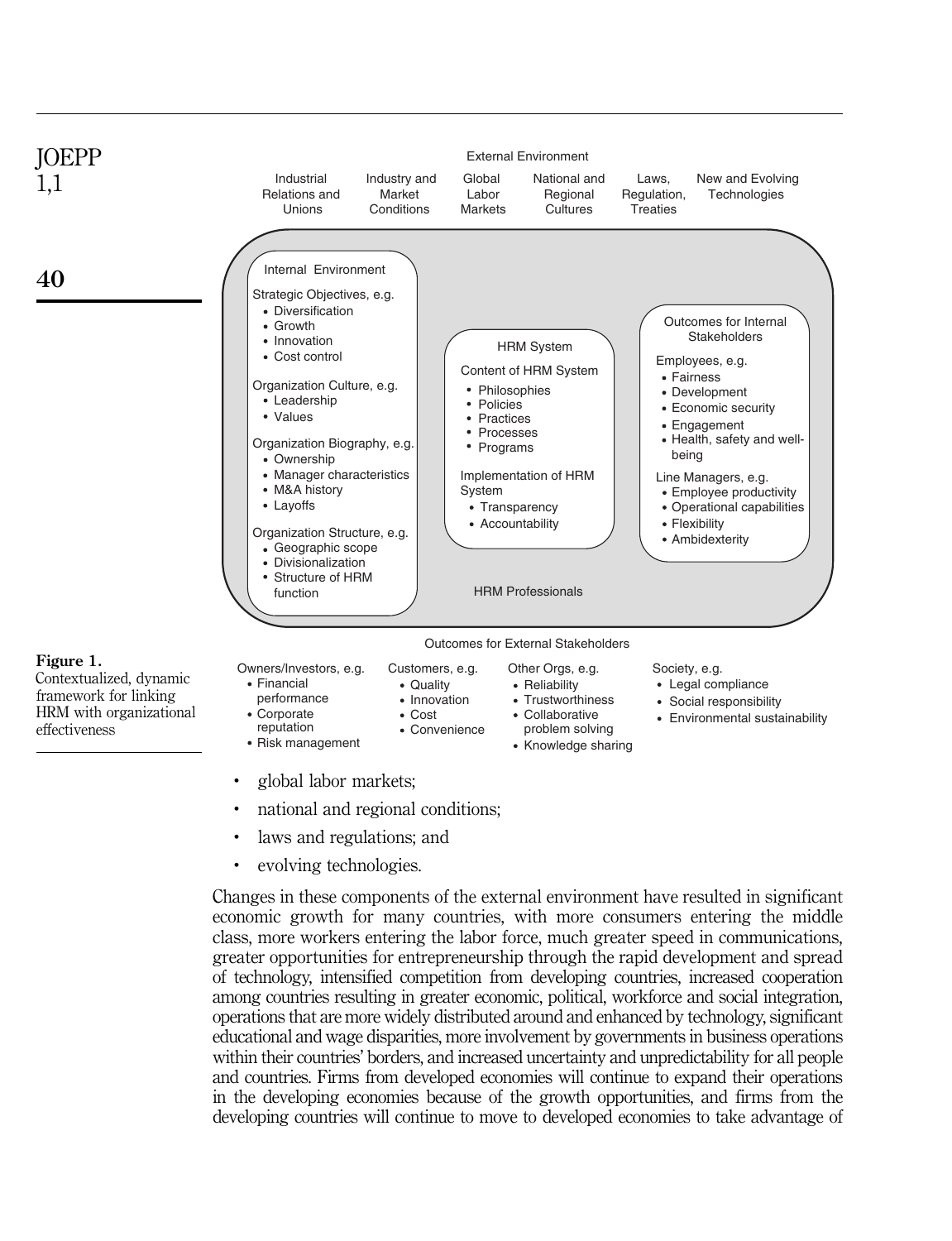those affluent markets. Together all of these trends have potentially big consequences for HRM and OE. HRM and OE

# Organizational environment

These many changes in the external environment have, in turn, necessitated significant changes in the organizational (internal) environments of firms around the world. The major components of the organizational environment include:

- . organizational culture, such as leadership styles and values;
- . strategic objectives, such as diversification and competitive business objectives;
- . organizational biography, such as the firm's ownership and its history of M&As or international joint ventures (IJVs); and
- . organizational structure, including geographic scope and the structure of the HRM function.

These components of the organizational environment are changing in response to the need for firms to be more flexible, adaptable and sensitive to the needs of a vastly wider variety of consumers located around the world. Today, every global firm needs to serve consumers in all the developing economies (e.g. the BRICs and MISTs) and they must be substantially more competitive to achieve an advantage, whether it be on the basis of cost, quality or innovation. All competition now requires fast and effective decision making, the willingness and ability to learn, and the sharing of knowledge throughout globally dispersed operations (Briscoe *et al.*, 2012). Modern HRM systems are called upon to address these and other challenges. Compared to yesterday's simplistic view of how to respond to the challenge to become more "strategic," a modern approach to HRM must grapple with much greater complexity, including:

- . greater pressure to respond to the concerns of about multiple stakeholders in order to achieve long-term sustainability;
- . the need to manage the complexity associated with business strategies that simultaneously strive to reduce costs, innovate and maintain high standards of quality while also competing on the basis of speed, flexibility, location and value;
- . the scope and speed of change that is demanded of today's global firms mean that few can succeed through organic growth alone; effective change often requires engaging in strategic, cross-border alliances such as IJVs, and international mergers and acquisitions (IM&As);
- . in addition to managing employees as individuals, HRM is increasingly called upon to assist in the development of differentiating organizational capabilities – which requires a profound shift in how many HRM experts understand their roles; and
- . while there is some convergence toward the creation of a common or widely shared business culture that spans many countries around the world, important country differences remain and need to be respected.

These trends and realities in the external and internal environments of organizations pose significant new HRM challenges as well opportunities for HRM to play new roles. We discuss some of these challenges and opportunities later in this paper (for more detailed discussions, see Jackson et al., 2014; Sparrow and Miller, 2013). As a prelude to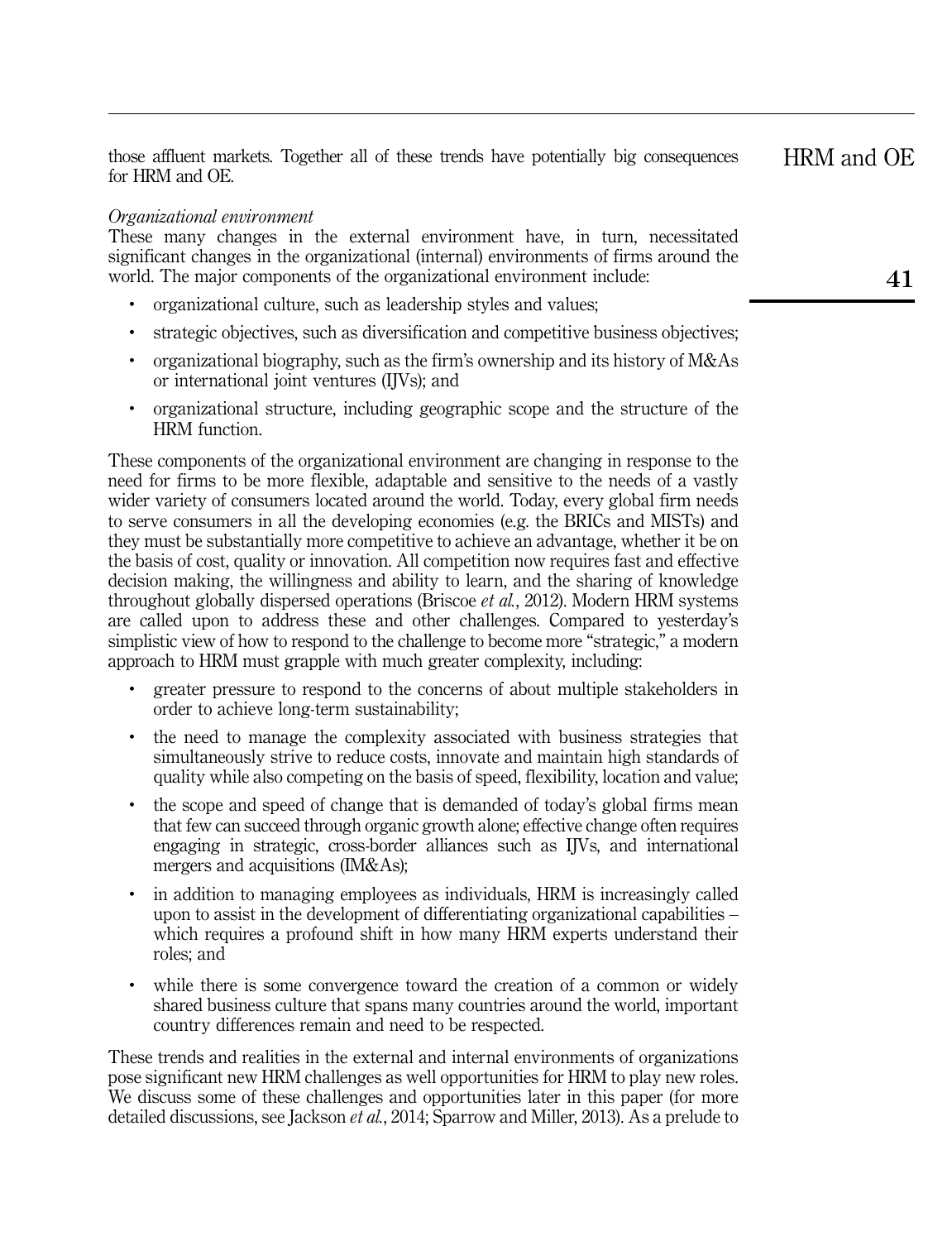that discussion, however, we first describe how two other components of today's model, as shown in Figure 1, have been modified to reflect changing realities: the HRM system and multiple stakeholders.

#### The HRM system

At the center of yesterday's model was a menu of HRM "practices." Modern views of HRM reflect a more nuanced view of the elements comprising an HRM system. Thus, Figure 1 uses the label "HRM system" to refer to several other aspects of HRM. First, as described by the 5-P model of HRM (Schuler, 1992), Figure 1 includes HRM philosophies, polices, practices, programs and processes as elements of an HRM system.

We use the term philosophies in a manner that is consistent with scholarly work that emphasizes the general overarching objectives of HRM – such as creating a high-performance work system, encouraging high involvement by employees, or reflecting the employer's high commitment to workers. Such philosophies serve as guides to the development of HRM policies, which are guiding statements about what should be done in recruitment, selection, etc. Whereas policies state how employees ought to be managed, practices are what actually happens as managers translate policies into daily interactions with employees. Programs refer to sets of policies and practices that are combined to address a specific issue, such as facilitating innovation, quality or increasing customer orientation. Processes refer to the means used to carry out the other elements: Who does what and how? Who is included in discussions about goals and metrics? What approaches are used to analyze and monitor the implementation of HRM? And how are people held accountable for HRM?

Our new model also recognizes that simply designing a great HRM system is not sufficient – the system should be transparent to employees and line managers should be held accountable for implementing it appropriately.

# OE indicators for multiple stakeholders

A major difference between the HRM models of yesterday and today is that yesterday's model implied that OE could be adequately measured using indicators of interest to only a single stakeholder, namely, "bottom line" measures such as competitive advantage, profitability, growth and survival (all of which are associated with investors/owners).

Today's model explicitly recognizes that OE should be assessed using indicators that reflect the concerns and perspectives of multiple stakeholders (Browne and Nuttall, 2013). As shown in Figure 1, HRM shapes the outcomes experienced by both internal stakeholders (employees at all levels in the organization) and external stakeholders (owners/investors, customers, external partner organizations and members of the broader society). All of these stakeholders have legitimate claims on organizations and thus all of their perspectives must be taken into consideration when measuring OE (Guerci and Shani, 2013; Jackson *et al.*, 2014; Sparrow and Miller, 2013; Ulrich et al., 2013). OE is a reflection of how well a firm performs against all of the outcomes indicators listed on Figure 1, and each stakeholder group is important in its own right. Today's model of HRM and OE is consistent with the many rankings, reports and ratings that are used by governmental and non-governmental agencies and associations to evaluate the quality of a firm's or even a nation's HRs, e.g. the World Economic Forum's World Competitiveness Index and its Global Talent Index; the DJSI World Sustainability Index; the Dow Jones STOXX Sustainability Index; ISO 9001; 19000; Blessing and White's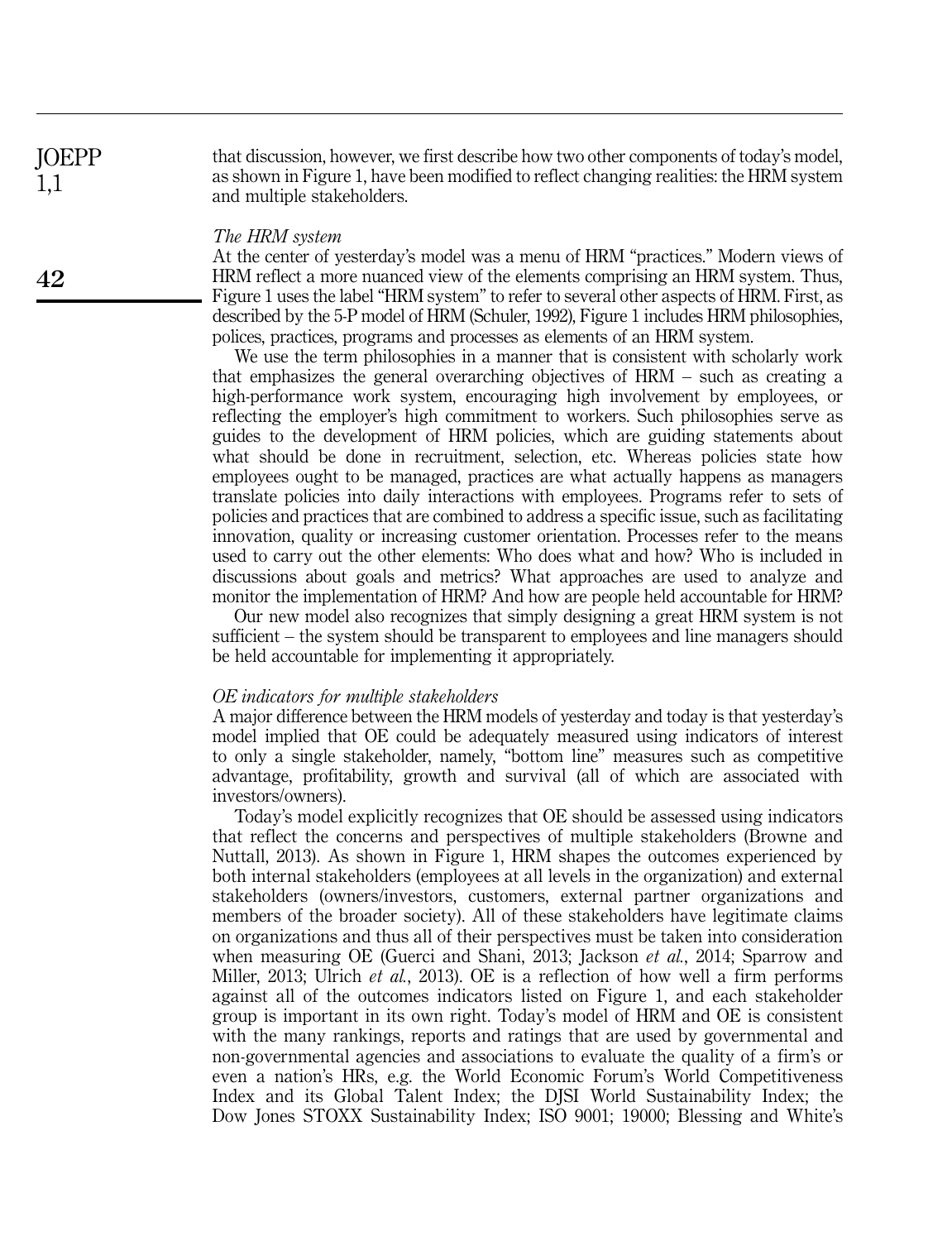global employee engagement survey; as well as the many publications that provide lists of the "Best Companies."

Many more voices (many more stakeholders) now demand to be heard by business leaders. Successful firms cannot ignore the concerns of governmental and nongovernmental organizations, consumers, strategic alliance partners, local communities or their own employees, regardless of whether owners/investors are satisfied. The entire field of strategic management has also gradually embraced the multiple stakeholder perspective (Ireland, 2013; Porter, 2013). As HRM continues to build a stronger bridge to strategic management research and practice, it seems likely that embracing the multiple stakeholder perspective will promote significant advances in the coming years, while also creating many new HRM challenges and opportunities, which we turn to next.

# Today's HRM challenges and opportunities

The recognition that more and more constituent groups influence and define OE is one of the more significant changes occurring during the past 30 years (Guerci and Shani, 2013; Jackson *et al.*, 2014). Here we describe a few examples of how a multiple stakeholder perspective is influencing HRM today. Space constraints make it impossible to discuss all of the challenges and opportunities presented by the multiple stakeholder perspective, so here we discuss a select few.

### Employees: fairness

The globalization of business presents many HRM challenges and new opportunities for linking HRM with OE, and certainly employee fairness is one of them (Sparrow et al., 2013). By way of example, China is a one of the world's leading manufacturing centers, yet only a few of its manufacturing companies are global brands. The Haier Group is one of them. Starting as a local refrigerator manufacturer in Zingdao province, in 2000, Haier became the first Chinese company to build a factory in the USA. Five years later, Haier acquired Maytag, an American appliance maker. Today, Haier employs more than 60,000 people in manufacturing locations all over the world. As Haier grew into a global brand, it successfully confronted competitors such as Electrolux in Europe, GE and Whirlpool in the USA, Sony in Japan, Samsung in Korea, and Gree Electric Appliances in China, pursuing strategies based on innovation, total quality management, and diversification under the leadership of CEO Zhang Ruimin ( Jackson et al., 2012).

As Zhang and his team led the company's expansion across many countries and many cultures, they faced many new challenges. He is the first one to admit that he and his team have learned many things about managing employees in a global firm. One of the biggest lessons learned was the importance of "acting local" – that is, designing, making and marketing products for the country you are in, and employing local employees and local managers whenever possible (Jackson *et al.*, 2012). When Haier opened its first American factory, it started by using HRM policies and practices that reflected its Chinese headquarter location, culture and labor laws. It took some experience and the advice of the local HR director to help the executive team understand the need to localize some HRM policies and practices to ensure that all employees were treated fairly in the context of their location. For example, differences in the institutional environments of China and the USA meant that Haier had to learn about the consequences of not offering health insurance to employees at its USA, and adapt to the differences in employee expectations regarding this aspect of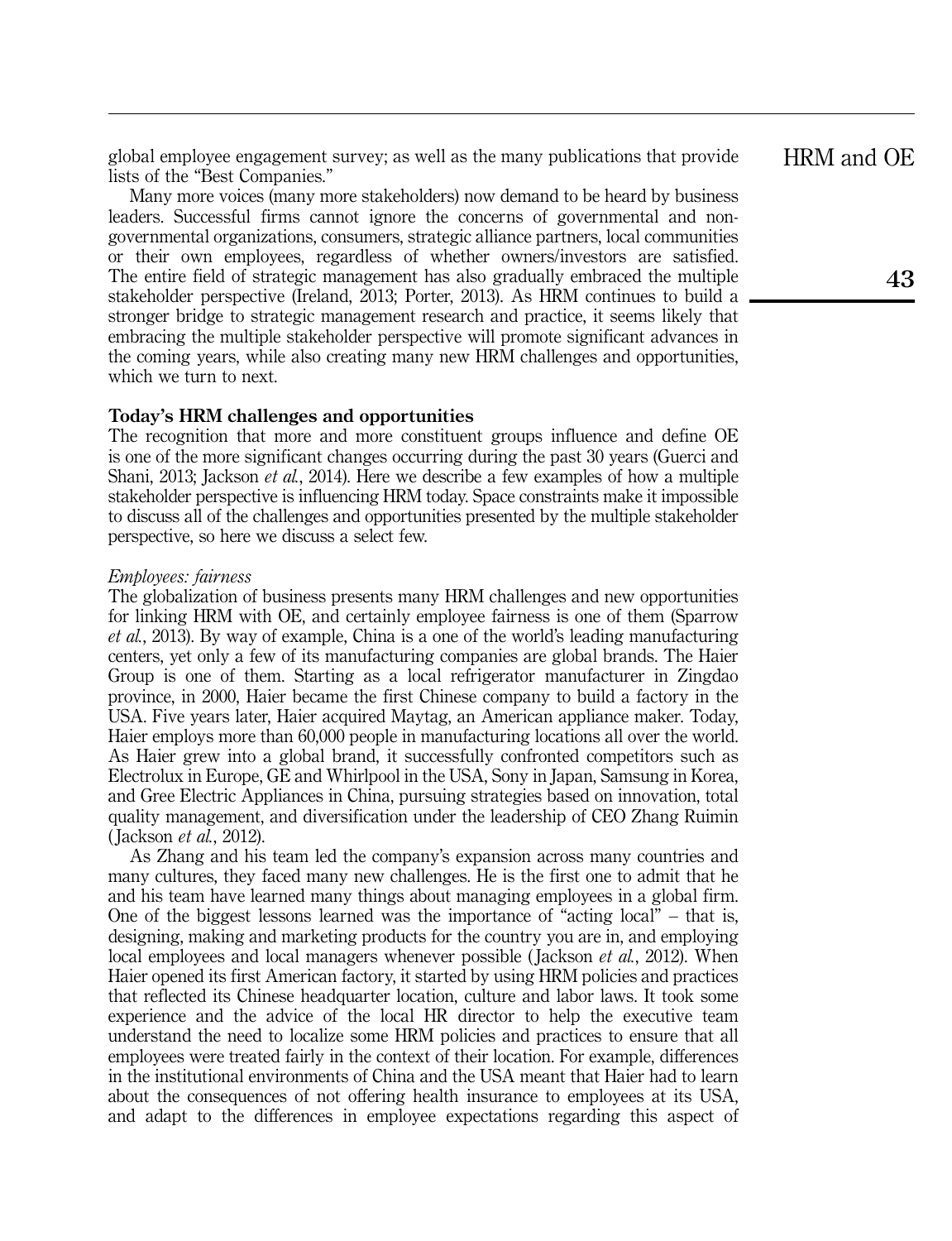compensation. Cultural differences in how employees respond to receiving feedback also required the Americans at Haier to making adjustments from publicly giving corrective feedback to doing so privately. As Haier gradually adjusted its HRM activities to fit a variety of local cultures and laws, it also evolved into a company with an HRM system that is on par with the best companies in the world ( Jackson et al., 2012).

The research evidence indicates that HRM systems are converging toward a common model (Brewster and Mayhofer, 2013), but we understand little about the processes through which such convergence is occurring. Thus, studying the different pathways used to globalize and localize the HR function, as pursued by MNEs from emerging and newly industrialized markets, offers a useful research avenue.

#### Employees: well-being

Huawei Technologies Ltd is a privately owned customer-focussed firm headquartered in China. Established in 1988, today it has more than 110,000 employees in 150 countries. In 2010, Fast Company magazine named Huawei as one of the world's top ten most innovative firms. Huawei hires local country nationals to staff a majority of its operations in most developed countries, and they prefer to promote local talent within each country whenever possible. However, in the start-up phase of operations overseas, Huawei relies on substantial numbers of Chinese expatriates. As operations get underway and local hiring becomes successful, they move the expatriates (particularly managers and skilled technicians) to other countries to start up new operations. Because Chinese expatriates are so important to Huawei's growth and entry into new countries, they treat expatriates very well. Chinese expatriates receive extensive training in the firm's culture and business processes so they can successfully transfer these to local country operations. Outstanding performers from one host country may be sent to another to transfer skills and enter the global talent management program of the firm so they know where there career is headed if they stay with Huawei. Top-performing expatriates are rewarded very well, and poor performers are dismissed. To improve their quality of life while overseas, Huawei delivers Chinese food to its expatriates, broadcasts Chinese television stations and electronic journals, and organizes celebrations for special days such as anniversaries and birthdays (Cooke, 2014).

For the growing number of firms with international operations, HRM plays a central role in creating and managing firms' use of global talent management programs to build a dedicated team of talented managers who will remain with the firm, transfer their knowledge and experiences from one place to another, and develop the "global mindset" necessary for senior leadership roles (Cooke, 2014; Tarique and Schuler, 2010). As business models become more disaggregated or collaborative, research needs to help us manage the impact on the identity, attachment and commitment of multiple employee segments linked across multiple organizations.

#### Line managers: developing organizational capabilities

In 2011, according to the consultancy Interbrand, the only companies that improved their brand recognition more than South Korea's Hyundai were Google, Apple, Amazon and Samsung. Hyundai's brand recognition continued to excel in 2012 according to Interbrand, and Hyundai's Elantra was voted the 2012 North American Car of the Year. Hyundai has been able to excel and pass ahead of its larger Japanese competitors by developing it organizational capabilities to orchestrate a coherent mix of quality improvement, design and marketing. Although competence in each of these is required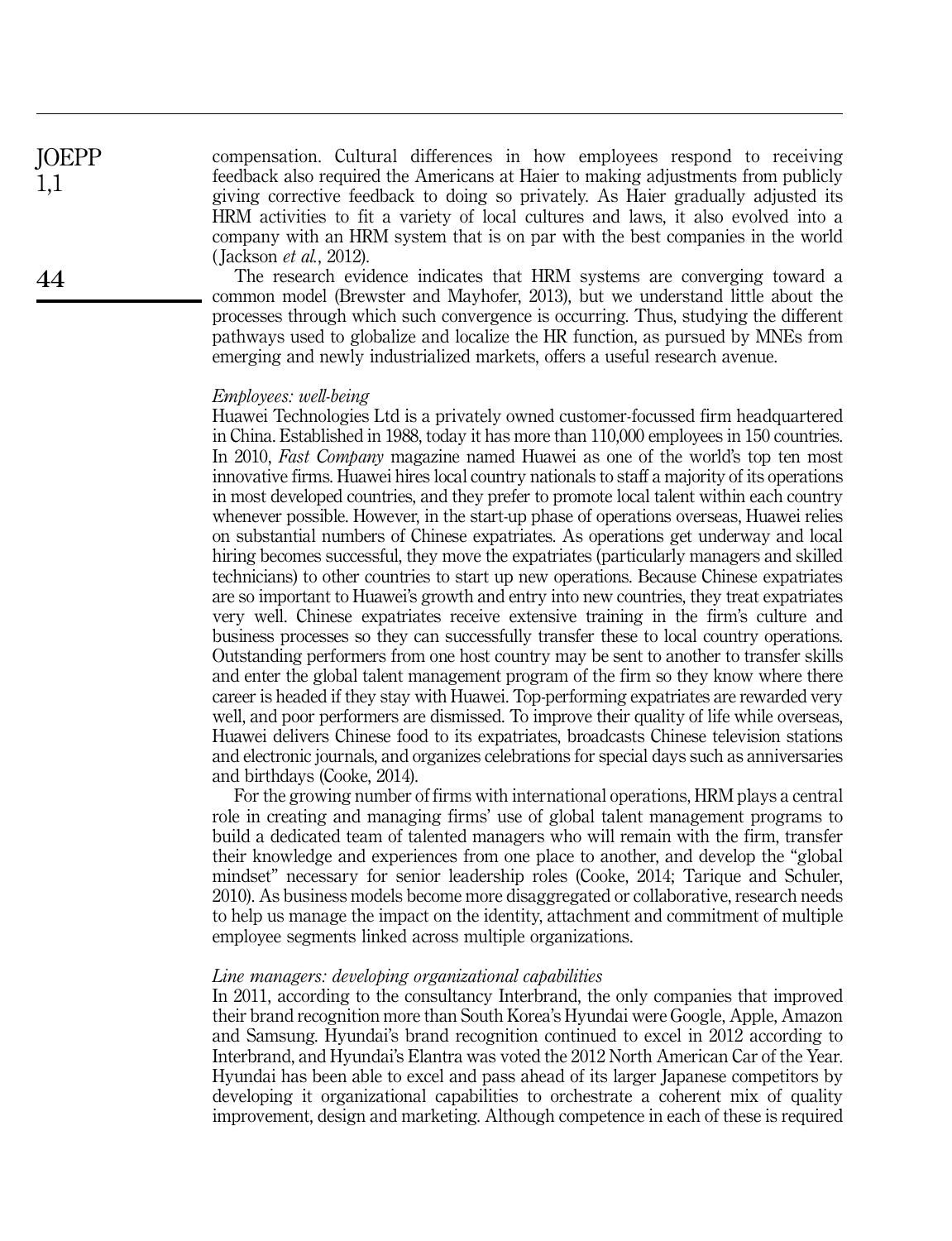of all automobile makers, Hyundai excels at combining them, creating a unique capability (Holstein, 2013).

Hyundai's focus on quality succeeds due to a focussed and highly motivated workforce. Hyundai US plant in Alabama has a workforce that is younger than any Japanese auto plants in the USA, and it's managed in a very egalitarian manner similar to Japanese competitors. It makes extensive use of robots, which relieve workers from the strain of highly repetitive and difficult actions that create physical wear and tear on their bodies. The success of Hyundai starts with intense drive of the chairman Chung Mong-Koo, but it succeeds due to a culture that values quality and innovation, effective use of information technology group, great marketing and excellent operations on the shop floor (Holstein, 2013). Hyundai's success can be attributed to many management practices, including an integrated HRM system that focusses employees on producing high-quality products.

Increasingly firms like Hyundai have no choice but to excel in more than one functional area in order to be competitive in the global marketplace. Any functional area that is not performing at the maximum level will prevent success of the others. HRM professionals must reach out to understand what their other functional partners need and work with them so they all excel (Caglar *et al.*, 2013).

#### Customers: going beyond expectations

Disneyworld is the largest single location of private employment in the USA with more than 50,000 employees (Disney, 2012; Cockerell, 2008); it succeeds by delighting customers at every turn – literally! Disney's philosophy is that customers are best served when employees are best served, so highly engaged well-trained employees are central to Disney's culture.

Customers want great service and products at a great price; they want real value. They also want friendly service, timely service, accurate service and helpful service. Increasingly firms ask customers to evaluate the service they receive in real time (e.g. using online pop-up surveys) or very shortly after a service episode has ended. Luxury providers like Ritz hotels also collect pre-stay information to anticipate the specific needs of each customer and ensure that the customer's experience is as pleasant as possible. The Ritz and many other fine hotels know that an excellent service experience depends ultimately on contact with the company's staff, who must be highly engaged and customer focussed.

The research evidence is clear in showing that HRM systems can influence how customer satisfaction (Chuang and Liao, 2010), but much more research is still needed to understand the implications of true customer centricity for the requisite organizational designs, employee behaviors and HRM processes. Further, almost no research has yet addressed how HRM contributes to OE for organizations faced with customers' seemingly insatiable desire for innovative and high-quality goods delivered at ever-faster speeds and ever-cheaper prices with a flawless service experience throughout the entire pre- through post-purchase process.

Unfortunately, not all firms satisfy customers by treating employees well. Too often, actions taken to satisfy customers' and are taken at the cost of employees, who may suffer from poor working conditions and low pay. Gradually, such business models are attracting attention from customers who recognize that achieving sustainability requires a balanced approach (see Ehnert *et al.*, 2014) that satisfies customers while also attending to the safety, health, well-being and engagement of employees (DeVoorde et al., 2012; Sparrow, 2013).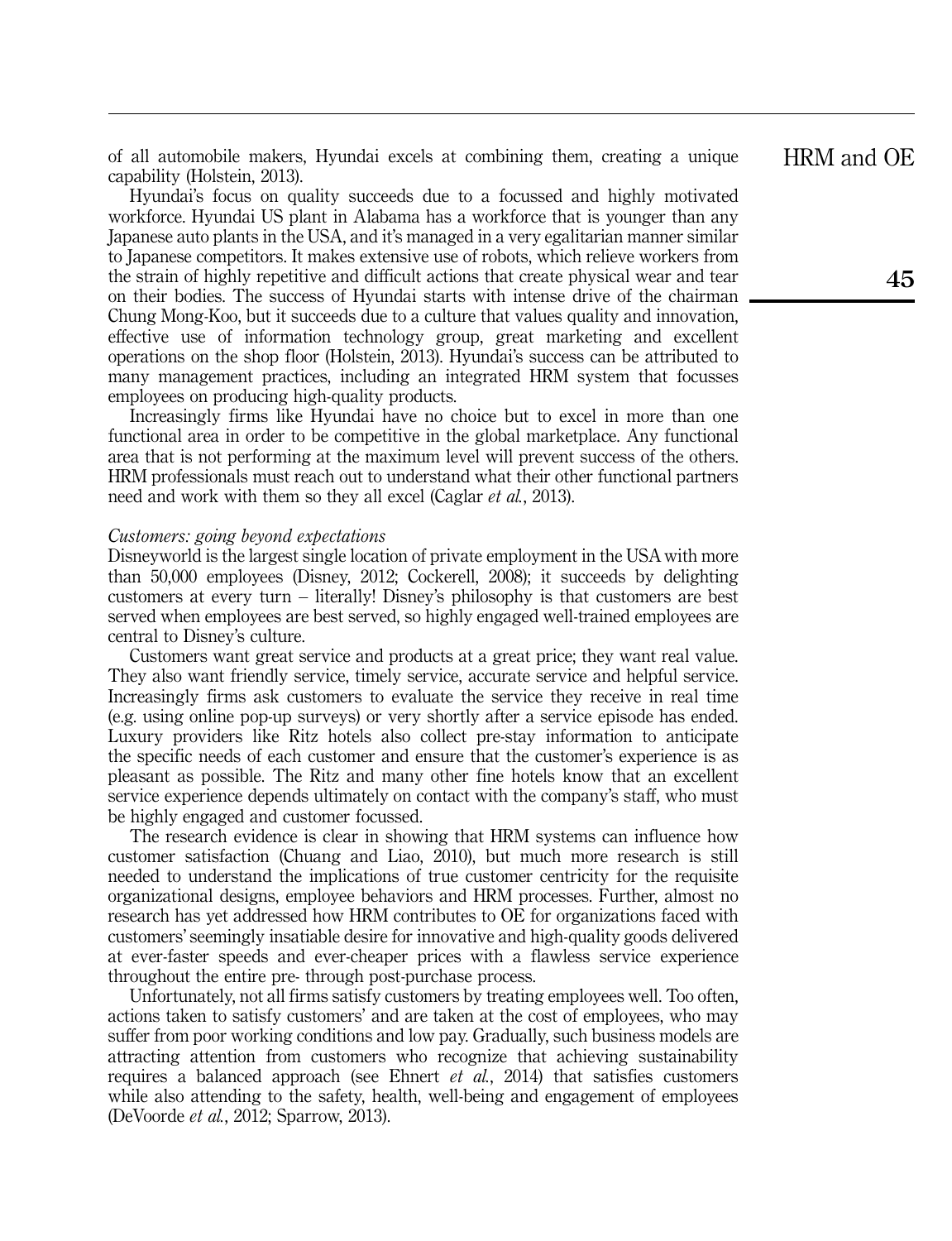Partner organizations: collaborative problem solving and learning

During the past three decades, the dominance of vertically integrated corporations has been giving way to new organizational forms that are more flexible and organic. Central to these newer organizational forms are external alliances of many types, including partnering with other firms in the supply chain, IJVs, mergers and acquisitions, collaborative R&D forums, and so on. Such collaborations lower the barriers between firms and call for increased collaboration and mutual learning.

Supply chain partners. Today, consultants urge firms to analyze their businesses to identify their differentiating capabilities – those that things they do better than their competitors – and consider whether to jettison activities that do not fall within their sphere of greatest competence. Apple, for example, has focussed on developing a strong design capability and leaving the actual production and assembly of its products to other companies, including Foxconn in China, which comprise Apple's supply chain (Holstein, 2013). For some firms – e.g., Hyundai – other companies in their supply chain are part of their chaebol, which affords considerable control over their activities. But for most firms, chaebols are not an option. So Apple, HP, Walmart and many others rely upon dozens or even hundreds of suppliers who often are located in far-away locations.

Events at Foxconn, however, show what can happen when suppliers are asked to produce more and more at lower and lower prices, and within shorter and shorter turnaround times: a spate of employee protests and suicides brought unwelcomed attention to apparently high levels of employee dissatisfaction and distress (Dudley et al., 2013 ). Similar situations have come to light in the fast fashion industry's world leaders Inditex (the Zara brand) and Hennes & Mauritz (the H&M brand). Apparel sold by Spain's Inditex was found at a factory in Bangladesh that caught fire on January 26, 2013, killing at least seven people. More than 100 workers were killed on November 24, 2012, at another Bangladeshi plant producing garments for companies such as Sears and Walmart (Dudley et al., 2013). In response to events like these, labor rights groups have urged global merchants to pay for safety upgrades and suppliers have urged merchants to reduce their demands for fast turnaround times and other operational expectations that contribute to unsafe working conditions. Meanwhile, firms such as Nike and Apple have sent HRM professionals to help train managers and employees on safety issues and have reached agreements with the Fair Labor Association to improve working conditions in their suppliers' plants (Dudley *et al.*, 2013). Increasingly, the HRM activities that contribute to OE extend far beyond the boundaries of the focal organization (see also Schuler and MacMillan, 1984).

IJVs. A very common way that firms enter into new markets and start to prepare for when they will "go it alone," is through IJVs. Many IJVs are formed at that insistence of the host government of one of the partners. Thus, for example, many firms from Europe and North America enter China and India through IJVs. While there are many forms of joint ventures, a typical form involves two firms (the parents) creating a third firm (the joint venture). When the firms involved in a joint venture are located in at least two countries, it results in an IJV. The establishment of a joint venture can be described as progressing through four stages, with a variety of HRM challenges arising in each stage (Schuler, 2000; Schuler et al., 2004). These stages and their HRM implications are shown in Table II (see also Jullens, 2013; Schuler *et al.*, 2014).

IJVs offer many opportunities for linking HRM and OE. Early involvement of HRM professionals in the formation of an IJV can facilitate its establishment and help ensure its eventual success. HRM involvement also can ensure that processes are in place

46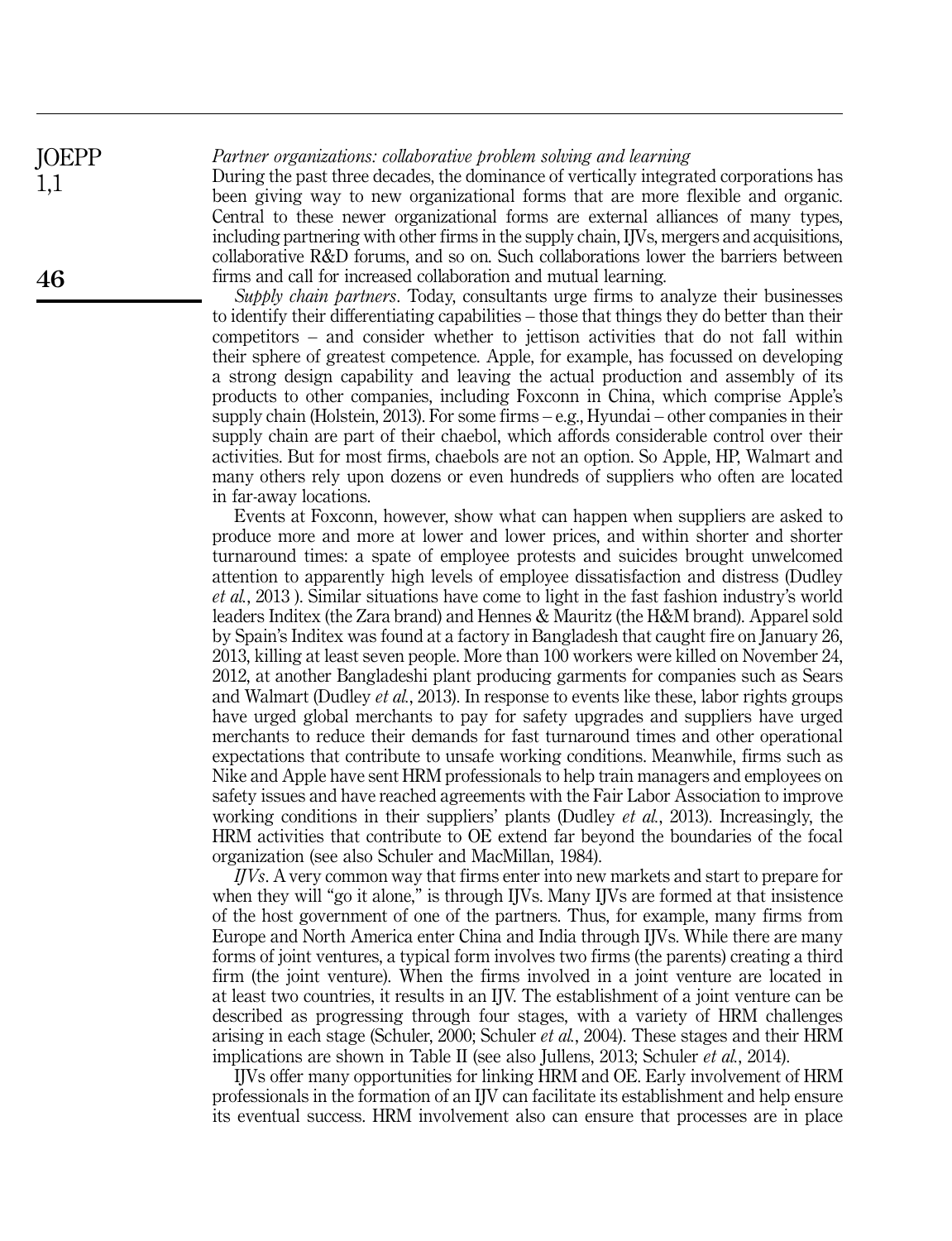| activities<br>Organizational and HRM                                                                                                                                                                                                                                                                                                                                                                                                                                    | <b>HRM</b> implications                                                                                                                                                                                                                                                                                                                                                                                                                                                                                                                                                                 |
|-------------------------------------------------------------------------------------------------------------------------------------------------------------------------------------------------------------------------------------------------------------------------------------------------------------------------------------------------------------------------------------------------------------------------------------------------------------------------|-----------------------------------------------------------------------------------------------------------------------------------------------------------------------------------------------------------------------------------------------------------------------------------------------------------------------------------------------------------------------------------------------------------------------------------------------------------------------------------------------------------------------------------------------------------------------------------------|
| ssion, values<br>Developing HRM policies and practices<br>Getting the right senior managers<br>Stage 3: implementation<br>Establishing the right structure<br>Negotiating the arrangement<br>৳<br>Selecting dedicated manag<br>Finding potential partners<br>Establishing the vision, mi<br>Selecting likely partners<br>Resolving critical issues<br>Planning for utilization<br>Stage 2: development<br>Identifying reasons<br>Stage 1: formation<br>Locating the IJV | Need to design policies and practices with local - global considerations<br>These will provide meaning and direction for the IJV and employees<br>The structure will impact the learning and knowledge management<br>The quality of senior staff can make or break the IJV<br>Concerns of the communities need to considered<br>Develop integrative learning strategies<br>Thorough analysis of compatibility<br>Ensure extensive communications<br>Cast a wide net in partner search<br>Systematic selection is essential<br>Requires skilled negotiators<br>Reasons need to be shared |
| Transferring the new knowledge to other locations<br>Transferring the new knowledge to the parents<br>Staffing and managing the employees<br>peyond<br>Stage 4: advancement and<br>Learning from the partner                                                                                                                                                                                                                                                            | HRM systems need to be established to support knowledge flow to the parents<br>Partners need to have the capacity to learn from each other<br>New knowledge helps with new IJV success<br>The people will make the place                                                                                                                                                                                                                                                                                                                                                                |
| nuler et al. (2004)<br>Source: Adapted from Scl<br>Table II.<br>HRM implications in four<br>stages of the IJV process                                                                                                                                                                                                                                                                                                                                                   | HRM and OE                                                                                                                                                                                                                                                                                                                                                                                                                                                                                                                                                                              |
|                                                                                                                                                                                                                                                                                                                                                                                                                                                                         | 47                                                                                                                                                                                                                                                                                                                                                                                                                                                                                                                                                                                      |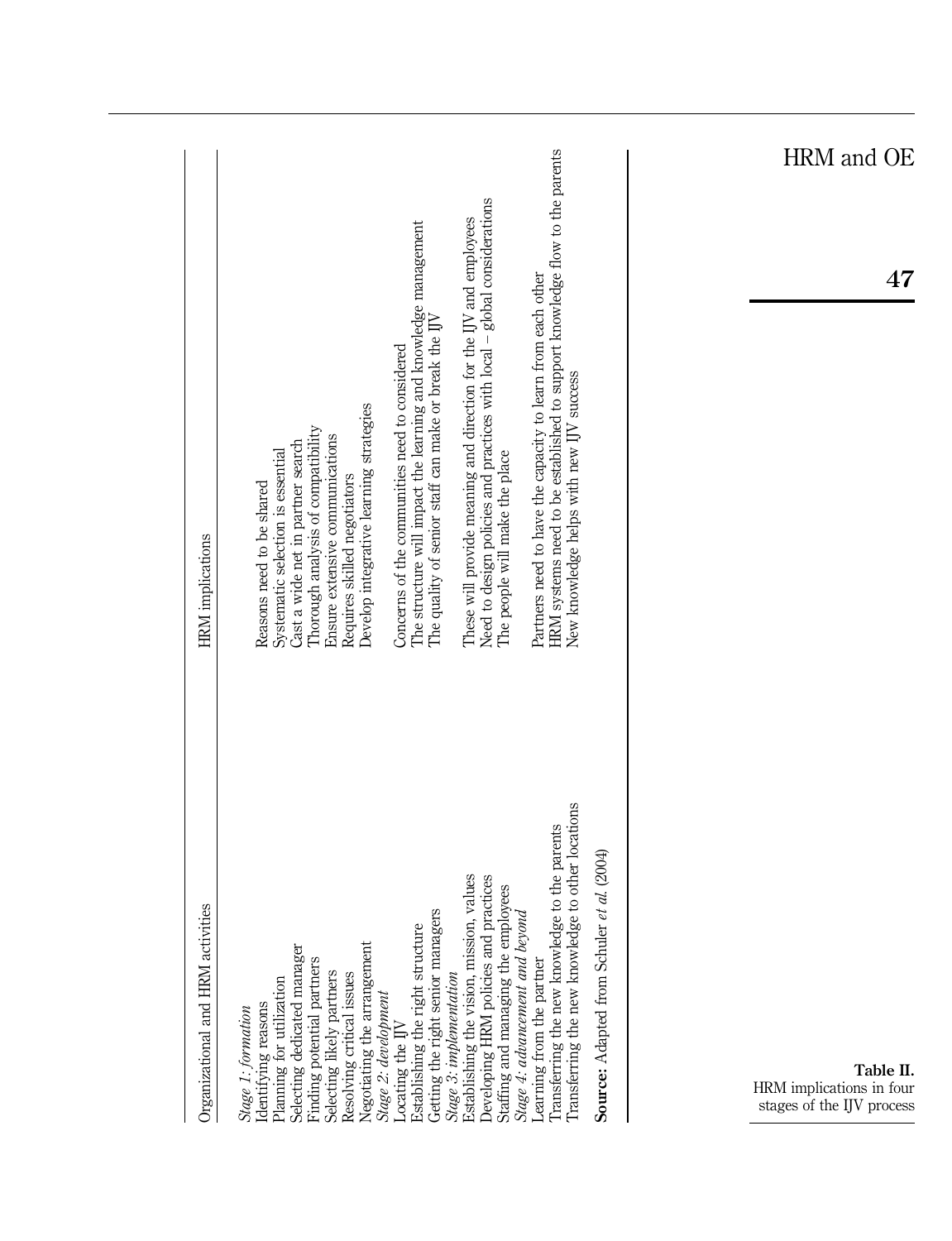for a parent firm to protect its intellectual property and learn from its experiences in establishing and managing a new IJV. Throughout the four stages shown in Table II are many specific activities that benefit from the involvement of HRM professionals, although there is little research available to guide their decisions and activities. Thus there also are many opportunities for research that examines how key organizational capabilities, and the requisite knowledge transfers, can create, assimilate, leverage and preserve value across IJVs and other strategic partnerships and collaborative forms of organizing.

IM&As. Like IJVs, IM&As often are used to enter new markets and gain new sources of competitive advantage growth through IM&As is faster than simply growing organically, but IM&As carry many risks. In fact, a majority of IM&As fail within a few years, often due to the lack of cultural compatibility between the companies involved. As with IJVs, the establishment of a merger or acquisition proceeds in stages ( Jullens, 2013; Paik and Belcher, 2012; Schuler et al., 2004; Schuler and van Sluijs, 1992), with each stage holding opportunities for HRM to contribute to OE, as shown in Table III.

In addition to the many HRM activities shown in Table III, HRM professionals can be creative in playing a more proactive role in the M&A process. In 2003, Centerpulse became a potential acquisition target of US-based Zimmer and UK-based Smith and Nephew. Both potential acquirers wanted to expand their businesses of making artificial hips and knees. Whereas the HRM activities shown in Table III are for the HRM professionals in the acquiring companies, Matthais Moelleney, the Centerpulse chief HR officer, thought creatively about his role in the company that was about to be acquired. Thinking about what was best for the employees of Centerpulse, he wanted to help ensure that the two potential acquiring companies knew as much as possible about the potential for achieving a successful result given the company culture and HRM practices at Centerpulse. He reasoned that either acquirer would be more successful to the extent it knew as much as possible about the Centerpulse company culture and its employees. To inform the potential acquirers, Moelleney conducted soft due diligence on Centerpulse and shared this information with his counterparts in the two potential acquirers. How this information influenced the final acquisition decision is not known; what is known is that the potential acquirers each had the information available to use as some of the HRM activities shown in Table III (Schuler and Moelleney, 2003).

As the Centerpulse example illustrates, HRM professionals can play many roles that can aid in the success of a merger or acquisition. These roles range from conducting soft due diligence of their company culture and the HRM activities of the companies involved to ensuring a smooth integration process when two companies come together. And even as a target of a merger or acquisition attempt, HRM professionals can play a proactive role by describing the HRM system to M&A suitors to establish transparency.

# Society: social responsibility and brand management

Corporate and competitive strategies almost always now incorporate growth targets that have implications for the movement and relocation of operations and people into new countries and out of existing locations. Firms in developed economies will continue to seek out opportunities to source some business activities to developing economies where the wages and working conditions may be less favorable. Whether in factories producing Nike apparel, or in factories making products for Walmart or Apple, or in factories making clothes for Inditex, Disney, Tchibo Group, Calvin Klein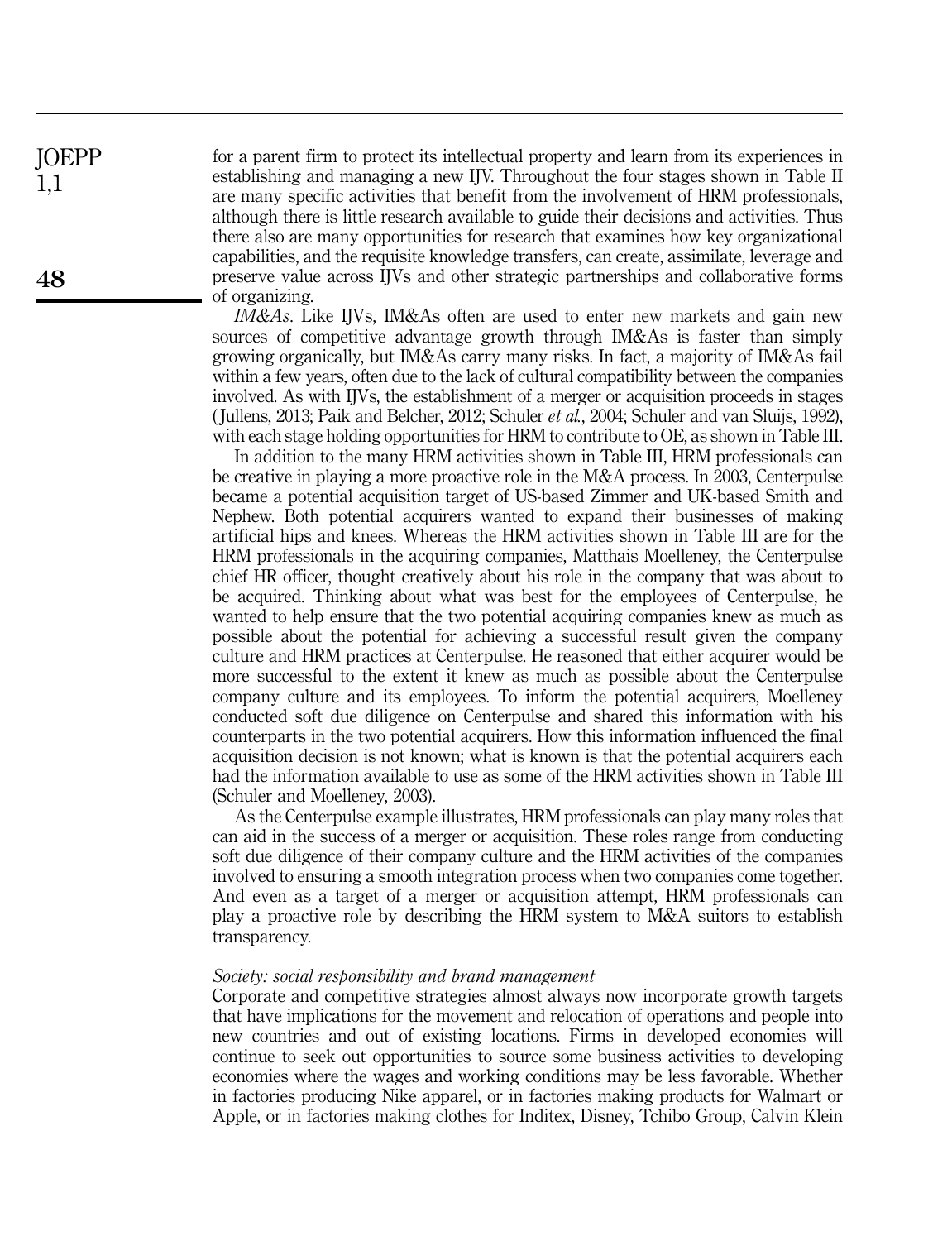| Organizational and HRM activities                                                                                                                                                                                                                                                                                                                         | <b>HRM</b> implications                                                                                                                                                                                                                                                                                                                 |
|-----------------------------------------------------------------------------------------------------------------------------------------------------------------------------------------------------------------------------------------------------------------------------------------------------------------------------------------------------------|-----------------------------------------------------------------------------------------------------------------------------------------------------------------------------------------------------------------------------------------------------------------------------------------------------------------------------------------|
| Planning for management of the merger or acquisition process<br>Forming M&A team and choosing team leader<br>process<br>Searching for potential partners<br>Planning to learn from the<br>Selecting a likely partner<br>Stage 1: pre-combination<br>Identifying reasons                                                                                   | Leadership needs to be in place. Composition of team impacts success<br>Conducting thorough due diligence is vital. Planning for combination<br>Systematic and extensive pre-selection and selection are essential<br>Develop integrative learning strategies<br>Reasons need to be shared                                              |
| unager. Designing/implementing teams<br>Creating the new structure/strategies and leadership<br>Communicating to and involving the stakeholders<br>Deciding on the HRM policies and practices<br>Stage 3: solidification and assessment<br>Managing the change process<br>Stage 2: combination<br>Selecting the integration ma<br>Retaining key employees | Creating team design and selection are critical for transition and combination success<br>Establishing a new culture, structure and HRM policies and practices is essential<br>Selecting the appropriate candidate<br>Deciding on who stays and goes<br>Communicating is essential                                                      |
| Assessing the new HRM policies and practices<br>Assessing the new strategies and structures<br>Assessing the concerns of stakeholders<br>earning and transferring knowledge<br>Solidifying leadership and staffing<br>Assessing the new culture<br>Revising as needed                                                                                     | The new entity must be able to earn and be willing to transfer its knowledge<br>The concerns of all stakeholders need to be addressed and satisfied<br>Melding two cultures requires continuance assessment of progress<br>Effective leadership and staffing of the new entity are essential<br>Creating and evaluating a new structure |
| ler and Susan E. Jackson, Rutgers University (2014)<br>Schul<br>Source: ©Randall S.                                                                                                                                                                                                                                                                       |                                                                                                                                                                                                                                                                                                                                         |
|                                                                                                                                                                                                                                                                                                                                                           |                                                                                                                                                                                                                                                                                                                                         |
| Table III.<br>HRM implications<br>in the three stages of<br>the IM&A process                                                                                                                                                                                                                                                                              | HRM and OE                                                                                                                                                                                                                                                                                                                              |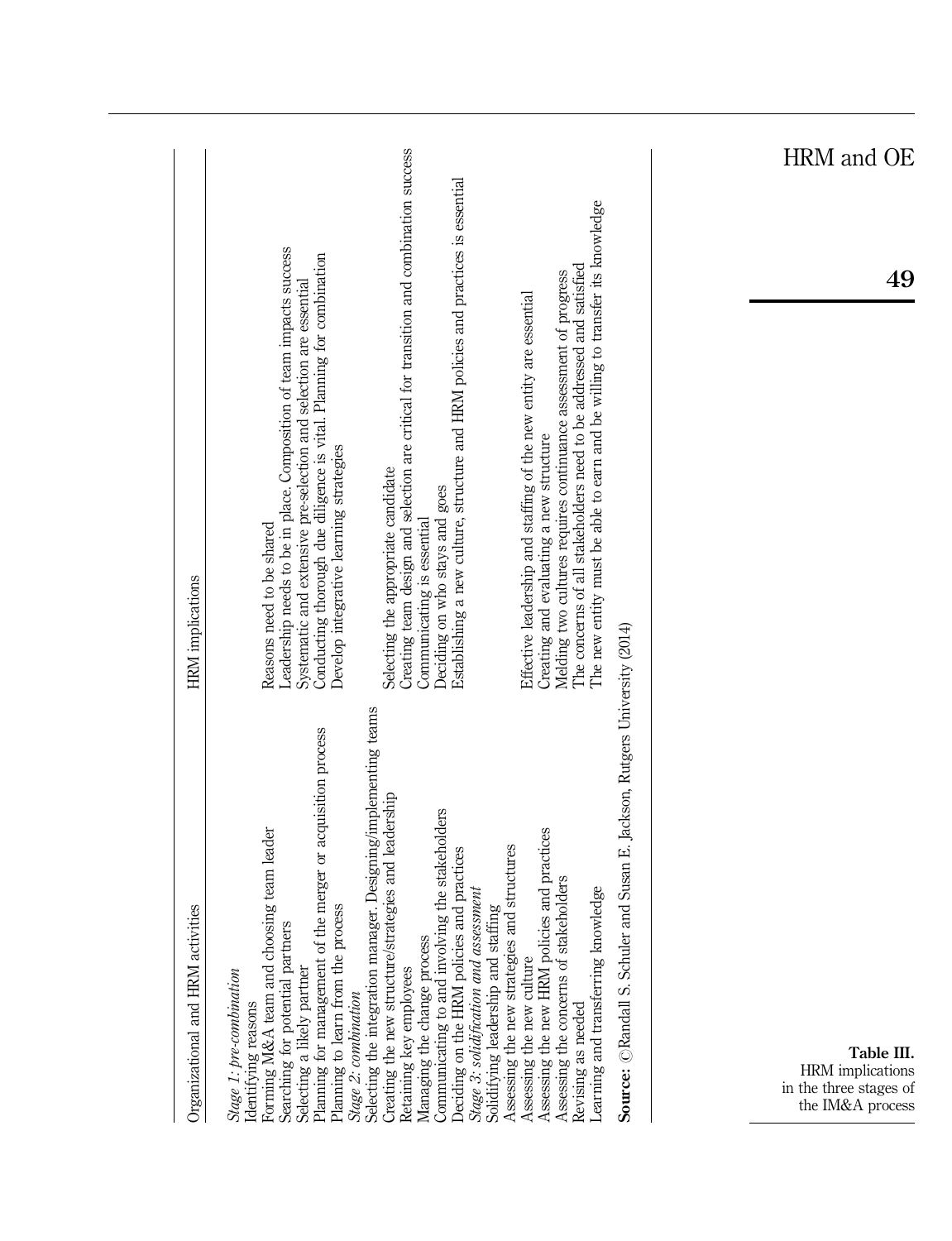or H&M, poor working conditions and the seeming inhumane treatment of workers can quickly tarnish the reputation of even the most exalted brand and impose considerable economic costs on the firms involved (Greenhouse, 2013).

Location and relocation is likely to be a continuous process as firms move into and out of countries depending on where the better deals can be found. Involvement of HRM professional in such decisions can help firms identify the most reputable suppliers, e.g., those endorsed by the FLA, while continuing involvement thereafter can help ensure that local supply firm managers are trained in workforce practices and monitored to protect employees from illegal or unethical work conditions.

Movement into other countries challenges managers to balance the interests of owners/investors with the rights of employees and the effects of business decisions on society. A firm's decision to close operations in one country and move elsewhere can put whole communities at risk as jobs disappear. The sooner HRM professionals get involved in planning such moves and discussing the implications of the firm's basic business model, the more effectively such decisions are likely to be made in the longer term (Sparrow et al., 2010). Documenting lessons learned from the firm's past moves and learning from the experience of other firms is one way to effectively balance the concerns of all involved (e.g. see Rogovsky and Schuler, 2007).

Associated with this impact on a firm's reputation as a socially responsible entity is the impact of helping senior managers guide their own behavior, both at work and in public venues. Consider the case of the US retailer J.C. Penney. After going through some very difficult months, which culminated in the layoff of 20,000 employees, it was disclosed that the company was spending sky-high amounts of money for executives to commute from their homes in Boston, California and New York to the retailer's headquarters in Plano, Texas. Regardless of the reasons for the expensive commuting trips, the question arises: "Where was the chief HR officer when these decisions were being made?" Besides being involved in decisions about the selection, development and compensation of executives, a firm's chief HR officer can also contribute by serving as the conscience of the firm, which requires regularly comparing the firm's vision, mission and value statements against executive-level decisions and actions.

#### Society: environmental sustainability

Pressure from governments, consumers and even investors are motivating business leaders to include environmental performance objectives in their strategic plans (Ambec and Lanoie, 2012), and achieving such objectives requires the successful harnessing of the firm's human talents and energies. Unless employees at all levels make decisions and choose actions that are consistent with improved environmental performance, any lofty aspirations espoused by top management are unlikely to result in significant change. Thus, regardless of a firm's-specific competitive strategy, attending to environmental sustainability requires the active involvement of HRM professionals ( Jackson, 2012; Jackson et al., 2012).

Opinion surveys conducted in the UK and the USA indicate that many members of the workforce pay attention to the environmental practices of firms and use such information when deciding where to work. Thus, the challenge of addressing environmental sustainability creates new opportunities for linking staffing practices to OE. Recruiting practices can support effective environmental management by attracting job applicants who understand the firm's environmental concerns and share it environmental values, while selection practices can help ensure that the firm hires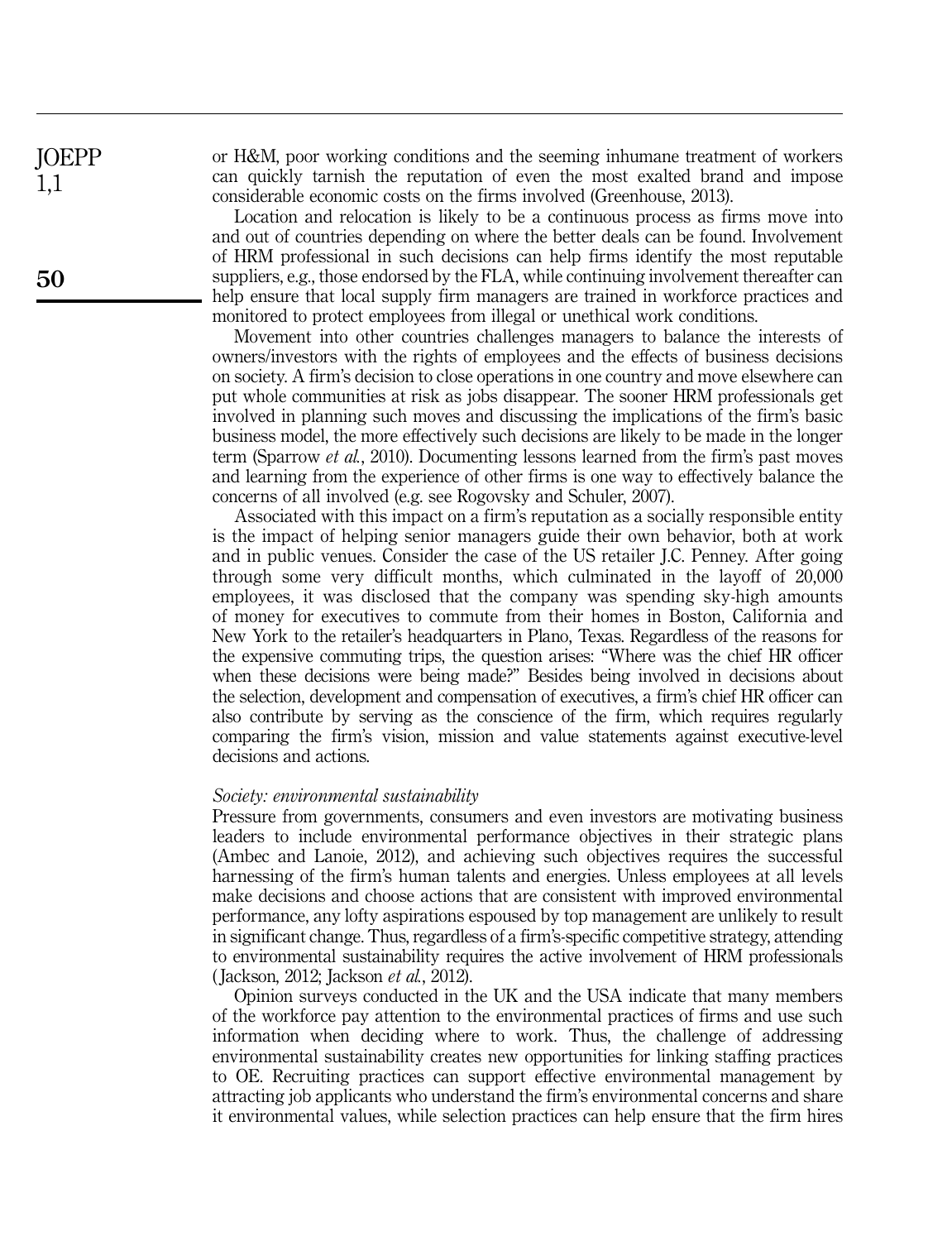applicants who are knowledgeable and care about environmental sustainability (Renwick et al., 2013).

The staffing implications of environmental initiatives are illustrated by the experience of Holcim, a Swiss firm that participates in the Global Reporting Initiative and is listed in the Dow Jones and FTSE4Good sustainability indexes. Headquartered in Zurich, with approximately 78,000 employees in over 70 countries, Holcim produces building materials for construction work and delivers-related services; its main products are cement and cement aggregates, such as gravel. Environmental challenges are significant for Holcim because the extraction of the natural resources used in cement production affects the environment at quarry sites and the production of cement use large amounts of energy. In efforts to reduce its environmental footprint, Holcim adopted new waste co-processing technology to reduce its consumption of natural resources (material recycling) and fossil fuels (energy recovery). The new technology required building an entirely new facility, which eventually developed its own unique organizational culture. Operation of the new facility required technical and managerial skills not present in Holcim's existing workforce. In addition to changes in its recruitment and selection practices, Holcim modified its training, performance management and compensation practices (see Staffelbach et al., 2012). For the firm's future success, now leaders who understood both the old and technologies and the different cultures present in the companies different facilities were needed, requiring changes in the firm's approach to leader development. As the Holcim example illustrates, environmental initiatives often stimulate transformative organizational change involving deep collaboration that affects operations management, supply chain integration, marketing and corporate communications and HRM, providing tremendous opportunities for linking HRM and OE.

# New roles for HRM

Today's contextualized model of HRM recognizes the wide variety of challenges firms face as they strive to develop an effective approach to managing their HRs. A dynamic and unpredictable external environment requires an HRM system that addresses the need for organizational flexibility and continuous change without slipping into chaos. As firms strive to satisfy a variety of internal and external stakeholders, many new opportunities arise for HRM scholarship and practice. But to seize these opportunities successfully requires that HRM perform several new roles.

### Understanding behavioral imperatives

As before, it is still necessary to understand the employee behaviors required to implement a firm's business strategies and use the HRM system to encourage and support those behaviors. However, the complexity of modern organizations makes it much more difficult to diagnose and understand the few key role behaviors that are essential to OE. A complete understanding of a firm's behavioral imperatives cannot be achieved without taking into account many aspects of the internal organizational context. As the examples discussed in this paper reveal, today many firms strive to deliver services and products that are low cost and high quality and innovative, and to do so everywhere and any time. Doing so requires constant change and coordination among all organizational activities. Thus, decisions about HRM must be fully integrated with decisions about technology, but also about how to structure, who should lead it and what type of culture to create. Further, it must be recognized that such decisions must take into account the firm's past history and evolution.

51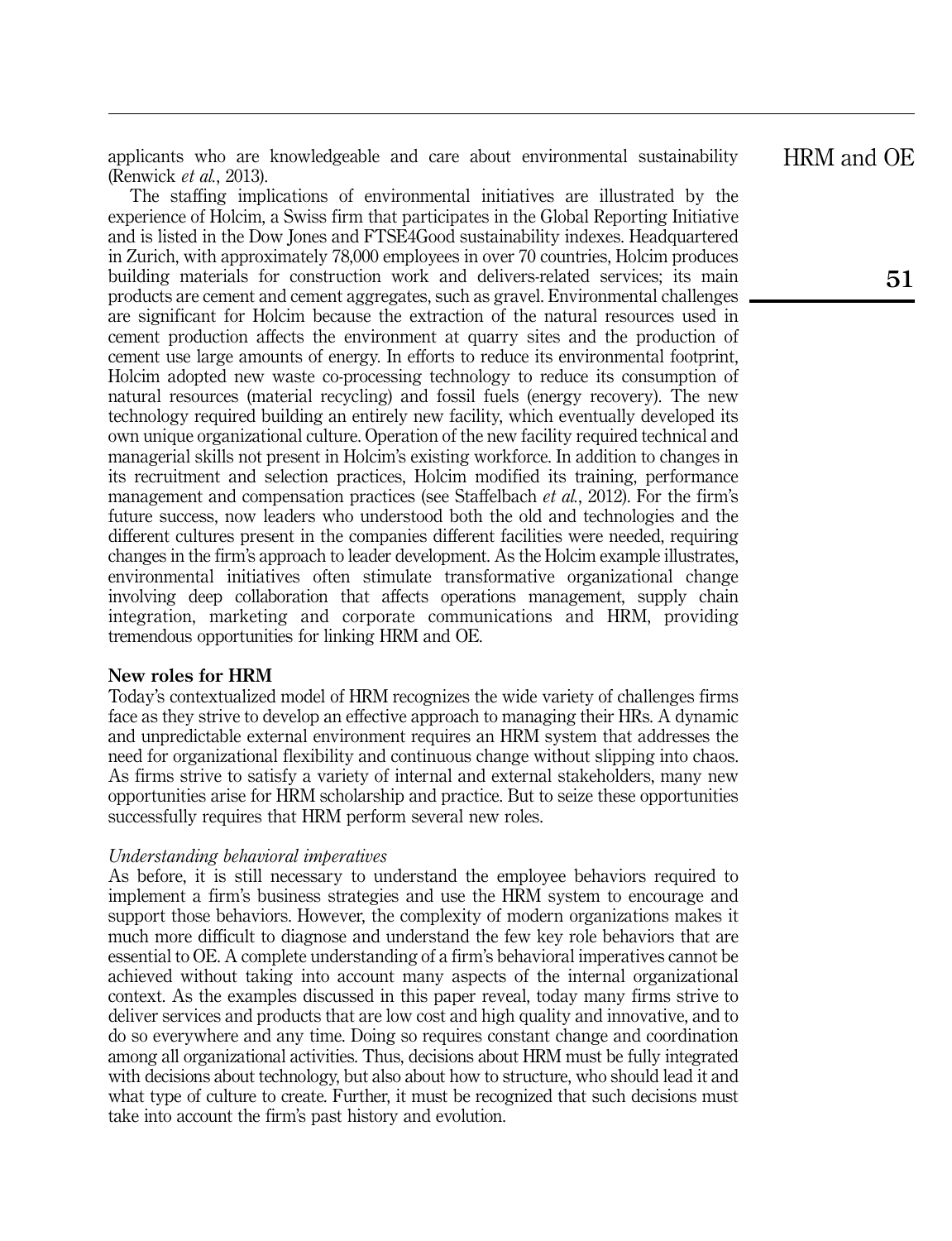Understanding and partnering with multiple stakeholders

1,1

**JOEPP** 

52

As shown in Figure 1 and illustrated with the examples of firms such as Holcim, Honda and Hyundai, OE requires integrating HRM with all other aspects of the business, including R&D, operations, sales and marketing, distribution, service, etc. Besides understanding the full complexity of a firm's internal context and working with all internal stakeholders, OE requires building, nurturing and sustaining relationships with a firm's many external stakeholders, supply chain partners, joint venture partners, customers and community groups. Such relationships are developed through human interactions and built on interpersonal trust. Thus, the challenges of managing around and beyond the blurry boundaries of organizations creates many new opportunities for HRM to contribute to OE by prompting discussions around managing risk and the reputational consequences of a firm's many interdependencies with various stakeholder groups (Sparrow and Miller, 2013).

# Gathering, interpreting and using data

Partnering successfully with internal and external stakeholders often involves informing, and educating these partners about HRM-related issues and interpreting information through an HRM lens. Doing so effectively requires HRM to abreast of world events, everywhere and all the time. It means turning to all forms of media to see what is happening and thinking about the implications of what is happening. It involves gathering information from sources inside and outside the firm, evaluating it and acting on it.

As massive amounts of data become available from inside and outside the firm, the HRM implications must be interpreted and acted upon quickly and efficiently. Data analytics and digital technology make it easier to spot trends and experiment with new HRM approaches, but the ability to do so depends on ensuring that the available data is reliable, valid and useful to the decisions being made. Continuous improvements in all aspects of HRM are now expected. Playing the roles of gathering, interpreting and using data to demonstrate such improvements and their consequences for OE is perhaps HRM's most exciting opportunity going forward.

# Balancing concerns of multiple stakeholders

After two decades of research investigating "strategic" HRM, we still have little understanding of how effective organizations use HRM systems to improve their financial performance while simultaneously addressing all of the major concerns of employees, customers, partner organizations and society. Nor do we yet know much about why some firms invest more to acquire and develop HRs, the conditions under which investment in formal HRM systems is worthwhile, or the dynamics that influence the relative salience of employees' concerns, or any other stakeholder relative to the concerns of the other stakeholders. Thus, HRM professionals and scholars can play an important role in improving our understanding of HRM and OE by conducting research together to help reveal further understanding of these relationships.

# Conclusion

We have come a long way in our thinking about HRM with OE. Today, we are much more aware of the need to consider a broad array of indicators of OE that reflect the perspectives of a firm's multiple internal and external stakeholders. The examples described in this paper provide just a glimpse of the many new challenges to be addressed by a modern HRM model, and their implications for HRM's evolving roles.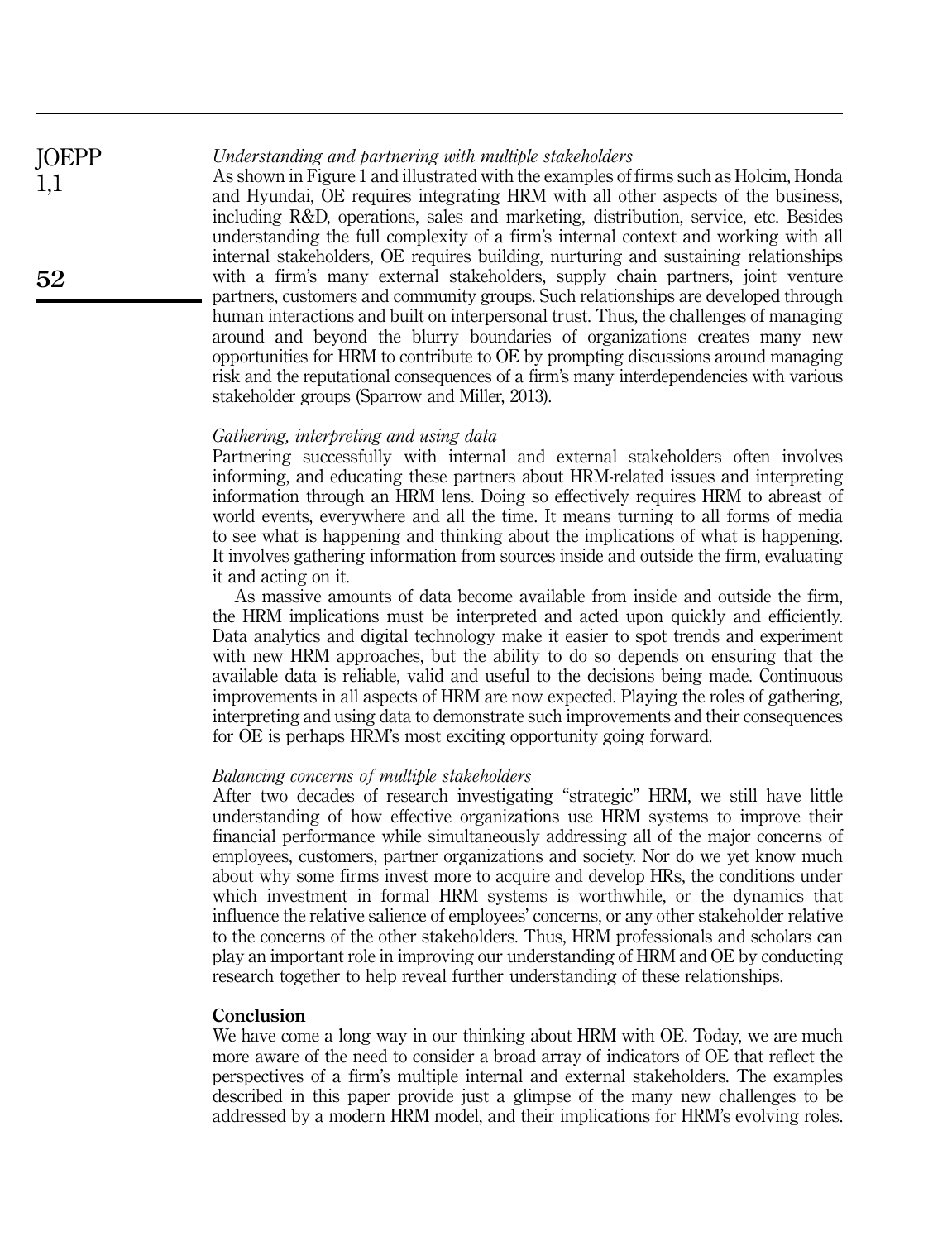Broadly speaking, today HRM is called upon to: find solutions that address the sometimes complementary and sometimes conflicting concerns of multiple stakeholders; achieve mutual gains when possible; and achieve a fair balance when mutual gains seem out of reach. Learning to meet these challenges effectively will help ensure that the HRM professional successfully seizes the many opportunities to make significant contributions to OE.

# References

- Ambec, S. and Lanoie, P. (2012), "The strategic importance of environmental sustainability", in Jackson, S.E., Ones, D. and Dilchert, S. (Eds), Managing Human Resources for Environmental Sustainability, Jossey-Bass/Wiley, San Francisco, CA, pp. 21-35.
- Brewster, C.J. and Mayhofer, W. (2013), Handbook of Research in Comparative Human Resource Management, Edward Elgar Publishing, London.
- Briscoe, D., Schuler, R.S. and Tarique, I. (2012), International Human Resource Management, 4th ed., Routledge, London.
- Browne, J. and Nuttall, R. (2013), *Beyond Corporate Social Responsibility: Integrated Employee* Engagement, McKinsey, Boston, MA.
- Caglar, D., Kapoor, N. and Ripsam, T. (2013), "Think functionally, act strategically", Strategy+Business, Spring Issue 70.
- Chuang, C.H. and Liao, H. (2010), "Strategic human resource management in service context: taking care of business by taking care of employees and customers", Personnel Psychology, Vol. 63 No. 2, pp. 153-196.
- Cockerell, L. (2008), Creating Magic, Crown Publishing Group, New York, NY.
- Cooke, F.L. (2014), "Global expansion and human resource management of Huawei Technologies Ltd", in Gooderham, P., Grogaard, B. and Nordhung, O. (Eds), International Management: Theory and Practice, Edward Elgar, Cheltenham (in press).
- DeVoorde, K.V., Paauwe, J. and Veldhoven, M.V. (2012), "Employee well-being and the HRM-organizational performance relationship: a review of quantitative studies", International Journal of Management Reviews, Vol. 14 No. 4, pp. 391-407.
- Disney (2012), "Disney company overview", available at: http://thewaltdisneycompany.com/ about-disney/company-overview (accessed February 25, 2013).
- Dudley, R., Devnath, A. and Townsend, M. (2013), "The hidden cost of fast fashion", Bloomberg Businessweek, February 11, pp. 15-17.
- Ehnert, I., Harry, W. and Zink, K.J. (2014), Sustainability and Human Resource Management, Springer, Heidelberg.
- Gratton, L. (2000), Living Strategy: Putting People at the Centre of Corporate Strategy, FT Prentice Hall, London.
- Greenhouse, S. (2013), "Bangladesh fears an exodus of apparel firms", The New York Times, May 2, p. B1.
- Guerci, M. and Shani, A.B. (2013), "Moving toward stakeholder-based HRM: a perspective of Italian HR managers", International Journal of Human Resource Management, Vol. 24 No. 6, pp. 1130-1150.
- Holstein, W.J. (2013), "Hyundai's capabilities play", Strategy+Business, Vol. 70, Spring, pp. 1-12.
- Huselid, M.A. (2011), "Celebrating 50 years: looking back and looking forward: 50 years of Human Resource Management", Human Resource Management, Vol. 50 No. 3, pp. 309-312.
- Huselid, M.A., Jackson, S.E. and Schuler, R.S. (1997), "Technical and strategic human resource management effectiveness as determinants of firm performance", Academy of Management Journal, Vol. 40 No. 2, pp. 171-188.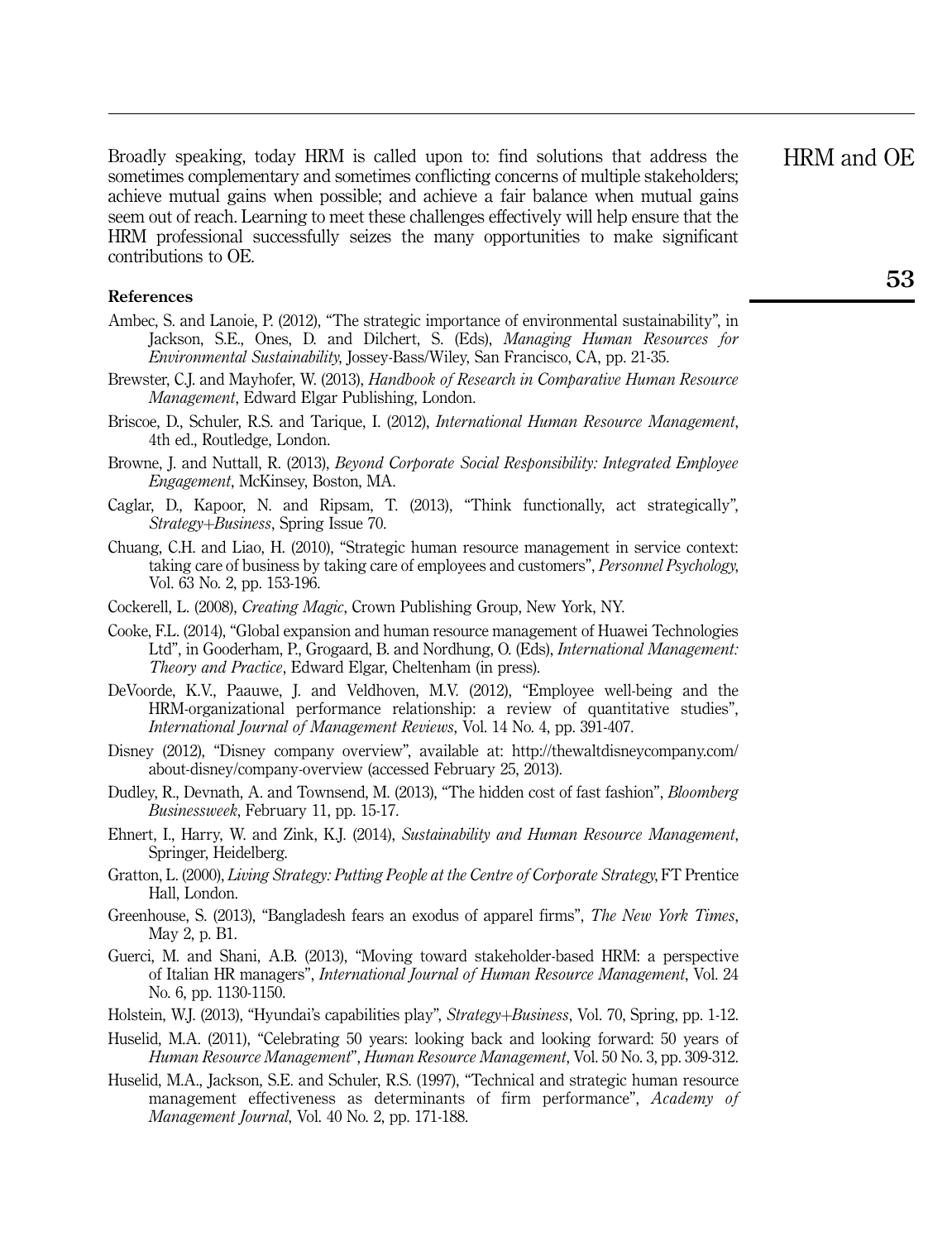| JOEPP | IBM and Towers Perrin (2000), <i>Priorities for Competitive Advantage</i> , IBM and Towers Perrin,<br>New York, NY.                                                                                                                                    |
|-------|--------------------------------------------------------------------------------------------------------------------------------------------------------------------------------------------------------------------------------------------------------|
| 1,1   | Ireland, D. (2013), personal communication, April 24.                                                                                                                                                                                                  |
|       | Jackson, S.E. (2012), "Melding I-O scholarship and practice for environmental sustainability",<br>Industrial and Organizational Psychology: Perspectives on Science and Practice, Vol. 5 No. 4,<br>pp. 477-480.                                        |
| 54    | Jackson, S.E. and Schuler, R.S. (1995), "Understanding human resource management in the<br>context of organizations and their environments", Annual Review of Psychology, Vol. 46<br>No. 2, pp. 237-264.                                               |
|       | Jackson, S.E., Ones, D. and Dilchert, S. (Eds) (2012), Managing Human Resources for Environmental<br><i>Sustainability</i> , Jossey-Bass, San Francisco, CA.                                                                                           |
|       | Jackson, S.E., Schuler, R.S. and Jiang, K. (2014), "Strategic HRM: a review and framework",<br>Academy of Management Annuals, Vol. 8, pp. 1-56.                                                                                                        |
|       | Jackson, S.E., Schuler, R.S. and Werner, S. (2012), Managing Human Resources 11e, Cengage,<br>Mason, OH.                                                                                                                                               |
|       | Jiang, K., Lepak, D.P., Hu, J. and Baer, J. (2012), "How does human resource management influence<br>organizational outcomes? A meta-analytic investigation of mediating mechanisms",<br>Academy of Management Journal, Vol. 55 No. 10, pp. 1264-1294. |
|       | Jullens, J. (2013), "Solving China's M&A Maze", Strategy+Business, April 1.                                                                                                                                                                            |
|       | Paik, Y. and Belcher, J.S. (2012), "Key HRM strategies for M&A integration in the global banking<br>industry: a comparative study of the USA, Europe and South America", European Journal<br>of International Management, Vol. 6 No. 4, pp. 676-696.   |
|       | Porter, M.E. (1980), <i>Competitive Strategy</i> , Free Press, New York, NY.                                                                                                                                                                           |
|       | Porter, M.E. (1985), <i>Competitive Advantage</i> , Free Press, New York, NY.                                                                                                                                                                          |
|       | Porter, M.E. (2013), TED Conference, Edinburgh, June 10, available at: www.youtube.com/<br>watch?v=0iIh5YYDR2o (accessed July 13, 2013).                                                                                                               |
|       | Purcell, J. (1995), "Corporate strategy and the link with human resource management", in Storey, J.<br>(Ed.), Human Resource Management: A Critical Text, Routledge, London, pp. 58-74.                                                                |
|       | Renwick, D.W.S., Redman, T. and Maguire, S. (2013), "Green human resource management:<br>a review and research agenda", International Journal of Management Reviews, Vol. 15<br>No. 1, pp. 1-14.                                                       |
|       | Rogovsky, N. and Schuler, R.S. (2007), Socially Sensitive Enterprise Restructuring in Asia, Asian<br>Productivity Organization, Tokyo.                                                                                                                 |
|       | Rucci, A.J., Kirn, S.P. and Quinn, R.T. (1998), "The employee-customer-profit chain at sears",<br><i>Harvard Business Review</i> , January-February, pp. 83-97.                                                                                        |
|       | Schuler, R.S. (1988), "Human resource management practice choices", in Schuler, R.S.,<br>Youngblood, S.A. and Huber, V.L. (Eds), Readings in Personnel and Human Resource<br>Management 3e, West Publishing, St Paul, MN.                              |
|       | Schuler, R.S. (1992), "Strategic human resources management: linking the people with the<br>strategic needs of the business", Organizational Dynamics, Summer, pp. 18-32.                                                                              |
|       | Schuler, R.S. (2000), "Human resource management activities in international joint ventures", in<br>Storey, J. (Ed.), Human Resource Management: A Critical Text, International Thomson,<br>London, pp. 78-92.                                         |
|       | Schuler, R.S. and Jackson, S.E. (1987), "Linking competitive strategies with human resource<br>management practices", Academy of Management Executive, Vol. 1 No. 3, pp. 207-219.                                                                      |
|       | Schuler, R.S. and MacMillan, I.C. (1984), "Gaining competitive advantage through human resource<br>management practices", Human Resource Management, Vol. 23 No. 3, pp. 241-255.                                                                       |
|       | Schuler, R.S. and Moelleney, M. (2003), Living Case of Centerpulse, GSBA Zurich, Zurich.                                                                                                                                                               |